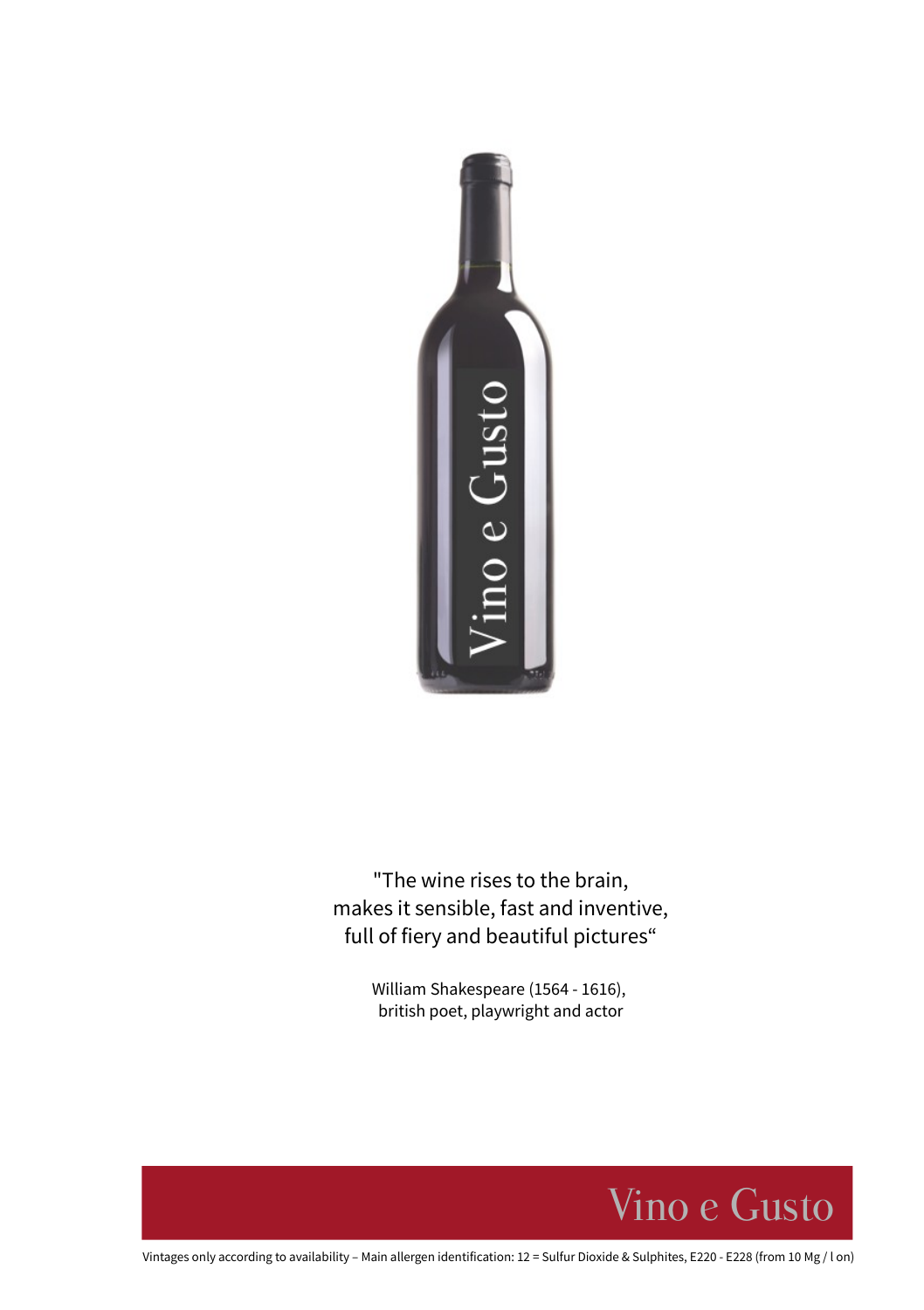# A preface

Dear Guests,

I take a lot of time to find special wines for you - wines that you can not enjoy "at every Italian around the corner", but are also in a reasonable priceperformance ratio.

Therefore, I would like to introduce you here to three wineries, which have received a special place in the Vino e Gusto for various reasons. Their wines and spumante can be found in this map marked accordingly with  $I, II, III, IV$ :

# I) Il Borro di Salvatore Ferragamo, Toscana

The name "Il Borro" comes from the location of the medieval fortress of Ferrucio Farragamo on a rock formation - the Tuscan word "borro" means "ravine formed by a river". In addition to the development of the entire village into a pearl in the heart of the rolling hills of Tuscany, Ferrucio Farragamo, with the help of his son Salvatore, also restored the first vineyards and the winery in 1993, and has been able to boast of very successful wine vintages ever since.



All the wines of Il Borro - as well as the champagne-like Rosé Spumante "Bolle di Borro" in bottle-fermentation are grown exclusively organically, taking advantage of the natural fertility of the soil - the conversion of the vineyards already began in 2012.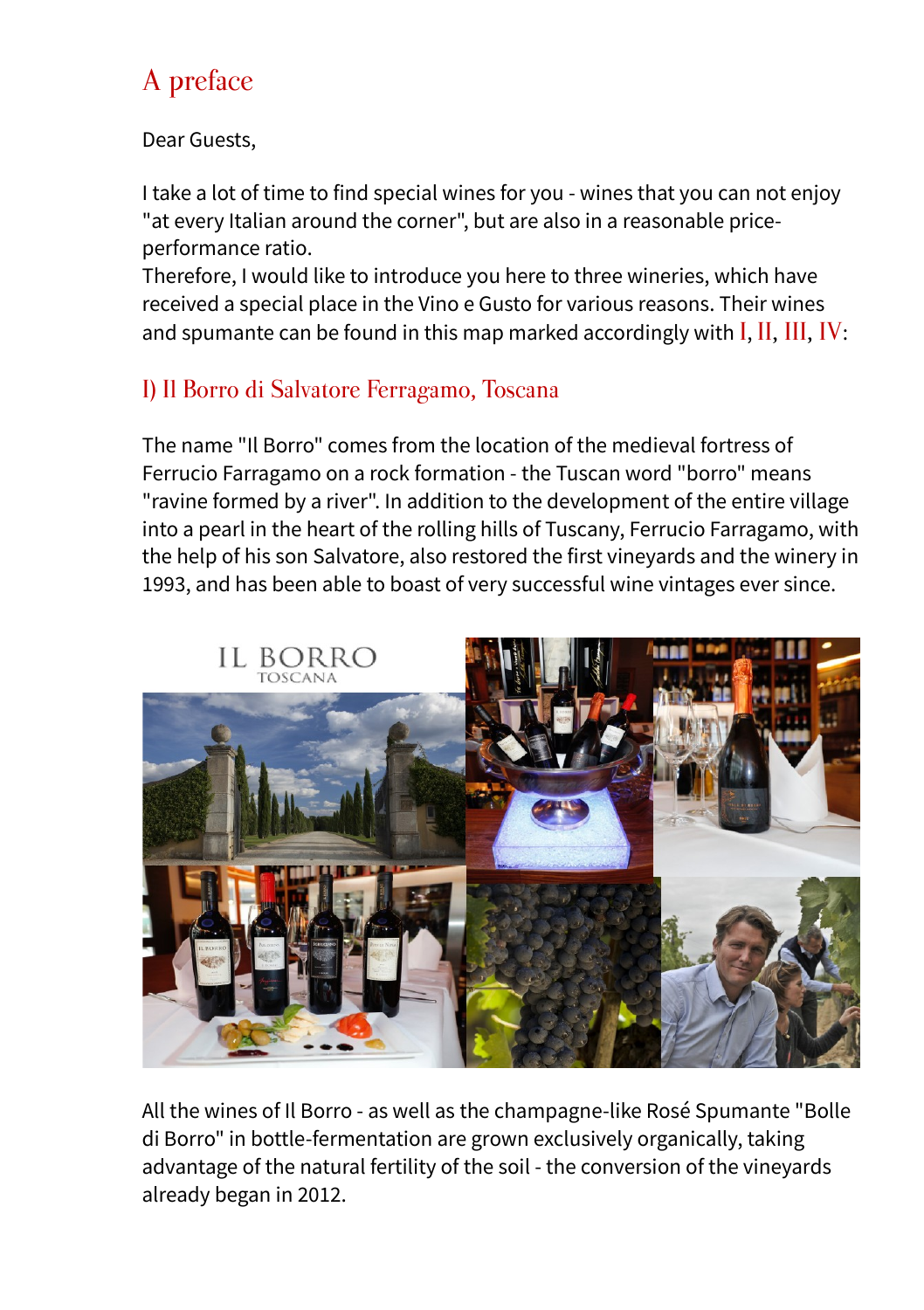A beautiful example of the fact that exclusivity, ecology and economy are not mutually exclusive, but that they support each other sustainably - I believe, after 30 years of business activity in sustainability …

As the owner of the Vino e Gusto I am proud to have celebrated the premiere of these wines from the Il Borro winery by Salvatore Ferragamo during a Wine Tasting on November 23, 2018 as the first restaurant in Munich.

# II) Marco Bonfante, Piemomte

We have been working together for over 10 years with this winery in Nizza Monferrato, Piedmont, which has been growing wine for 8 generations.

The hills on which the family originated have been renamed "Bricco Bonfante" - and this is also the name of their main Cru from Barbera d'Asti, known since 2012 as "Nizza DOCG" ...which you can enjoy with us, of course , as the Bricco Bonfante Nizza Riserva even in a single glass ...



Marco only produces wines that reflect his taste, he reduces and selects the production in order to be able to offer an exquisite range of the most important wines from southern Piedmont – and pops in from time to time personally to check on his wines and us!

In the glass, the white wines are dry, fruity, mineral but not aged in barrique. The reds are also dry and fruity, but with a large structure, which is enhanced by the wood storage and fermentation. Furthermore, Marco offers fresh, fruity and tingling dessert wines - the white Moscato and red Brachetto - as well as fantastic Grappe.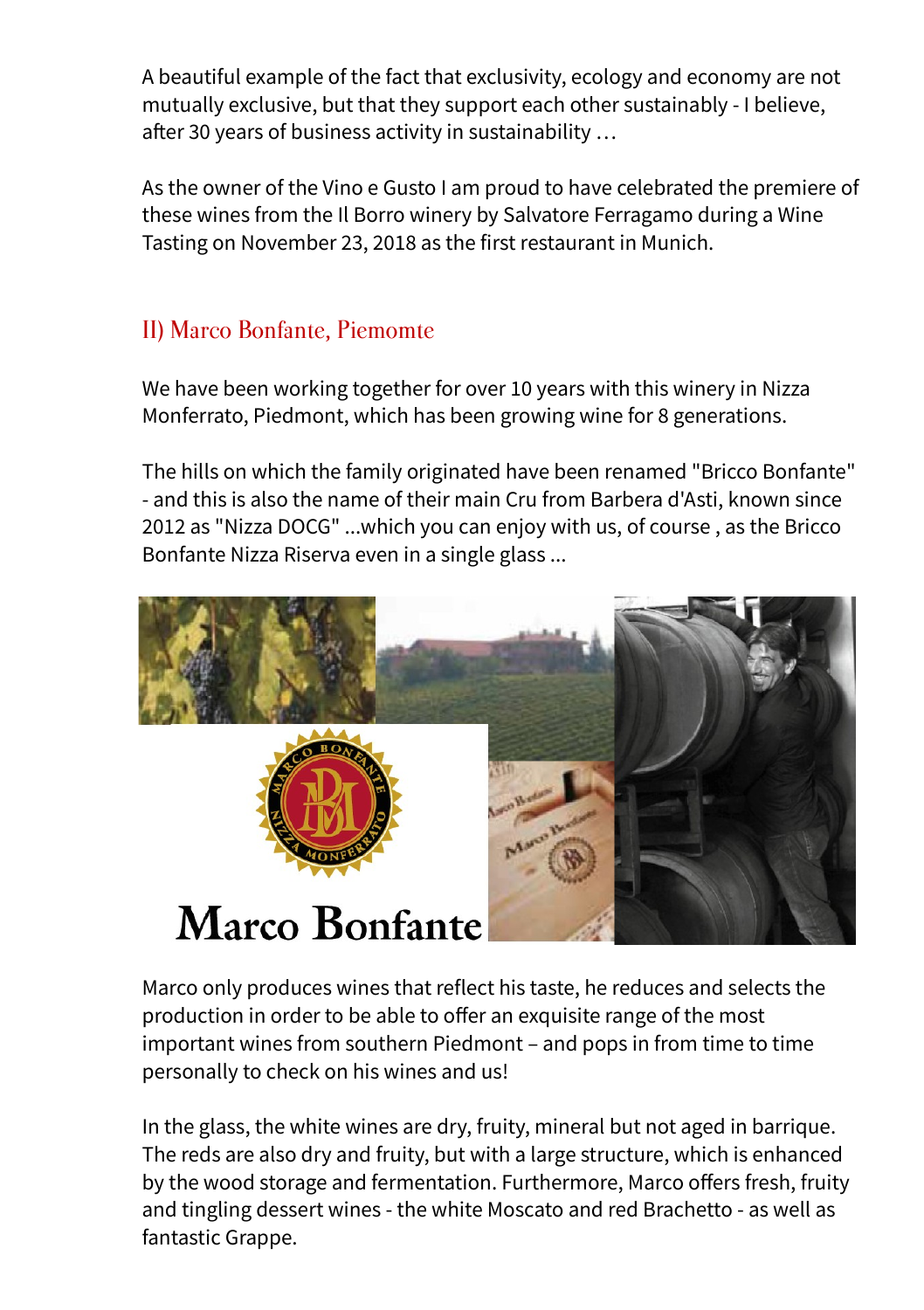# III) Ômina Romana, Lazio

The grapes for the premium wines of the winery Ômina Romana mature in Lazio, the ancient wine-growing region of the Etruscans and Romans at the gates of the "città eterna Roma".

With a combination of the most modern cultivation methods, a terroir of the mixture of volcanic and tuff rock as well as a great passion, the winemaker family achieves aromatic and harmonious wines of particular depth and power.



Especially I would like to recommend to you the white wines Chardonnay and the wooden Viognier, as well as the red barrique Cabernet Sauvignon - these wines remind me strongly of my years (and my favorite wines) in South Africa ... so I offer them by glass to you also!

# IV) De Stefani, Veneto

The De Stefani family, as official documents from the year 1624 prove, stems from Refrontolo, a small town in the Veneto hills. Alessandro De Stefani, the representative of the 4th generation, follows in the production of his wines - which are obtained from grapes from old vines of high density - a very personal philosophy: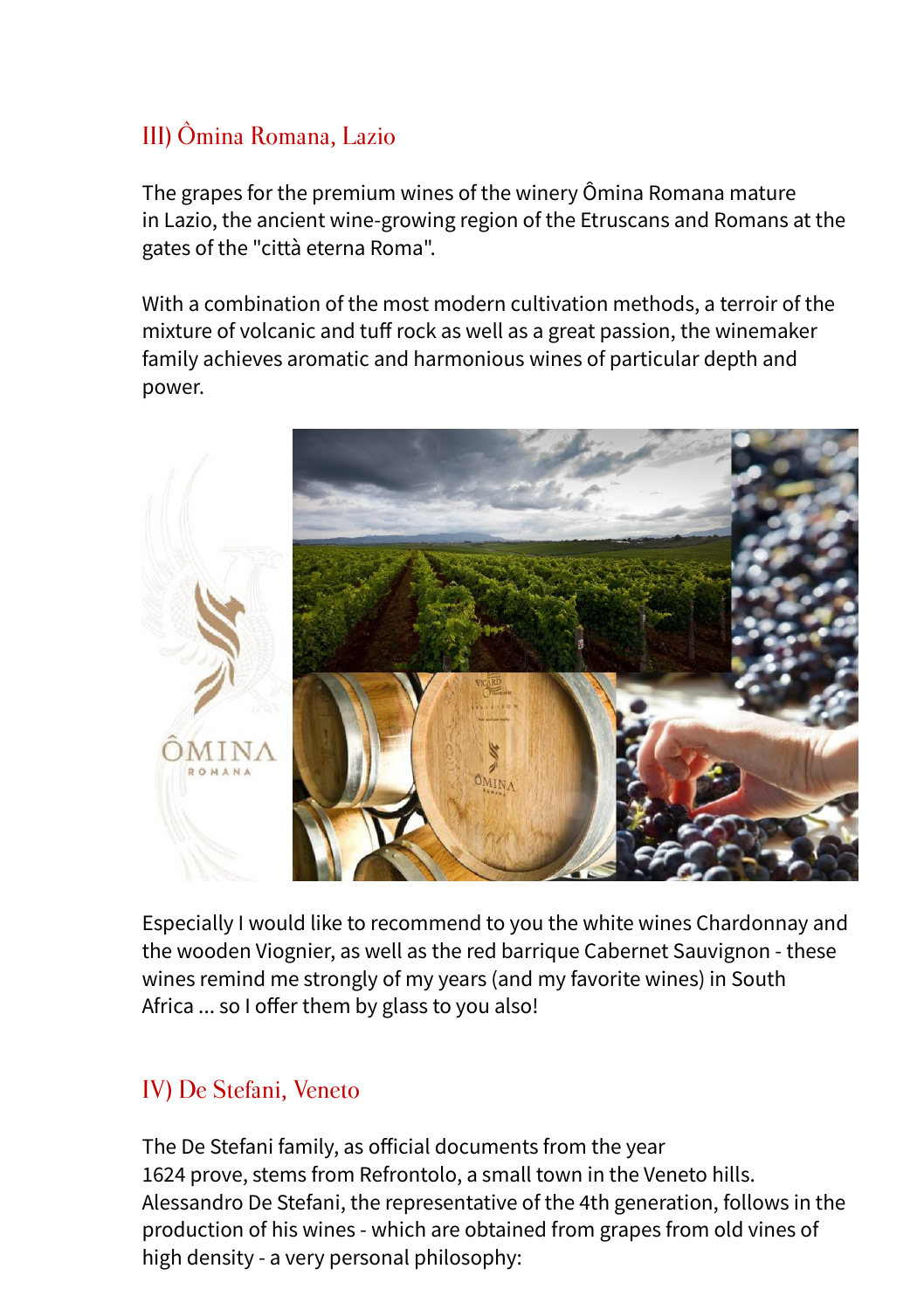His preference for autochthonous, i.e. indigenous organic grapes. He and his wife Chiara are the enologists of De Stefani, who even number every single bottle that leaves the winery!



The main winery Colvendrame in Refrontolo is located in the Veneto region, north of Treviso and Venice - the De Stefani family started growing vines and producing wines there in the second half of the 19th century - with an art and passion that characterizes their activities even after one and a half centuries still. And that collected so many international awards that can make you dizzy ... by the way, I have now researched these international awards for all my wines and put them together for you, you may be as amazed as I am...

At a wine tasting on November 3, 2019, Alessandro De Stefani presented my personal selection of his best wines to our six-course menu for our regular guests - and since then we are proud to have them in our portfolio!

And now enjoy browsing our "wine booklet",

Yours,

Rido /2

Guido Prick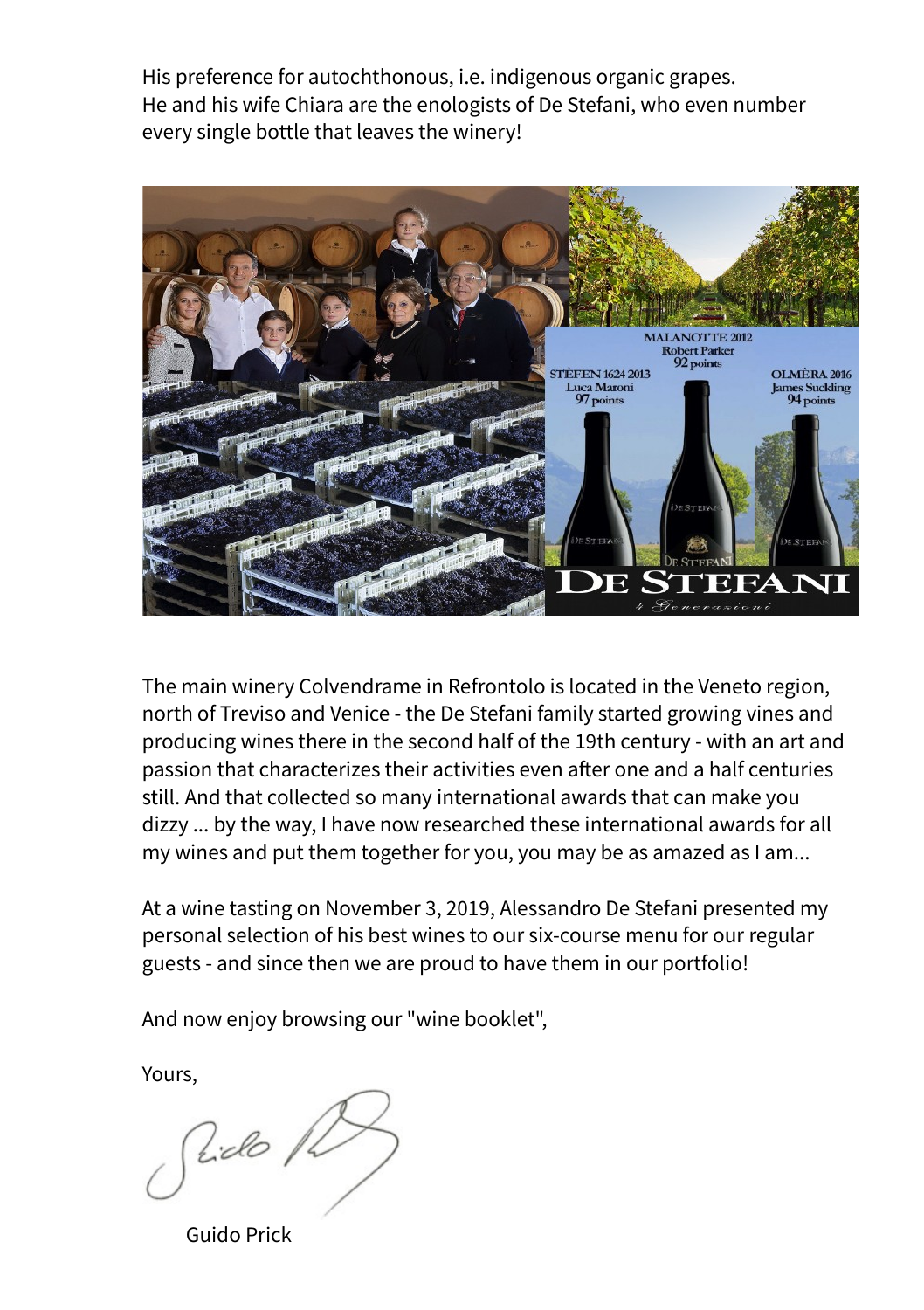# Aperitivi

|                                                                              | 0,1     |
|------------------------------------------------------------------------------|---------|
| Prosecco D.O.C. Spumante Borgo Gritti Extra Dry Millesimato <sup>12</sup>    | €7,90   |
| Prosecco D.O.C. Spumante Borgo Gritti Rosé Extra Dry <sup>12</sup>           | €8,90   |
| Spumante Ferrari Brut Metodo Classico Trento DOC <sup>12</sup>               | € 11,90 |
| Spumante Ferrari Brut Rosé Metodo Classico Trento DOC <sup>12</sup>          | €12,90  |
| Franciacorta Berlucchi Cuvee Imperiale Brut <sup>12</sup>                    | €13,90  |
| Franciacorta Berlucchi Cuvee Imperiale Max Rosé <sup>12</sup>                | €14,90  |
| Champagner Taittinger Brut Réserve <sup>12</sup>                             | €16,90  |
| Champagner Taittinger Prestige Rosé <sup>12</sup>                            | €17,90  |
| Champagner Roederer Brut Collection <sup>12</sup>                            | €18,90  |
| Champagner Roederer Brut Rosé Vintage <sup>12</sup>                          | € 20,90 |
|                                                                              | 0,21    |
| Aperol / Veneto Sprizz (Aperol, Prosecco/Chardonnay, Soda) <sup>12,a</sup>   | €9,90   |
| als Aperol Orange                                                            | €8,90   |
| Sanbitter Sprizz (Sanbitter, Prosecco, Soda und Orange) <sup>12,a</sup>      | €9,90   |
| als Sanbitter Virgin Tonic                                                   | €8,90   |
| Hugo (Hollunder, Chardonnay, Soda, Minze) <sup>12,a</sup>                    | €9,90   |
| als Virgin Hugo                                                              | €7,90   |
| Tintoretto Veneziano (Prosecco, Granatapfelsaft, Triple Sec) <sup>12,a</sup> | €9,90   |

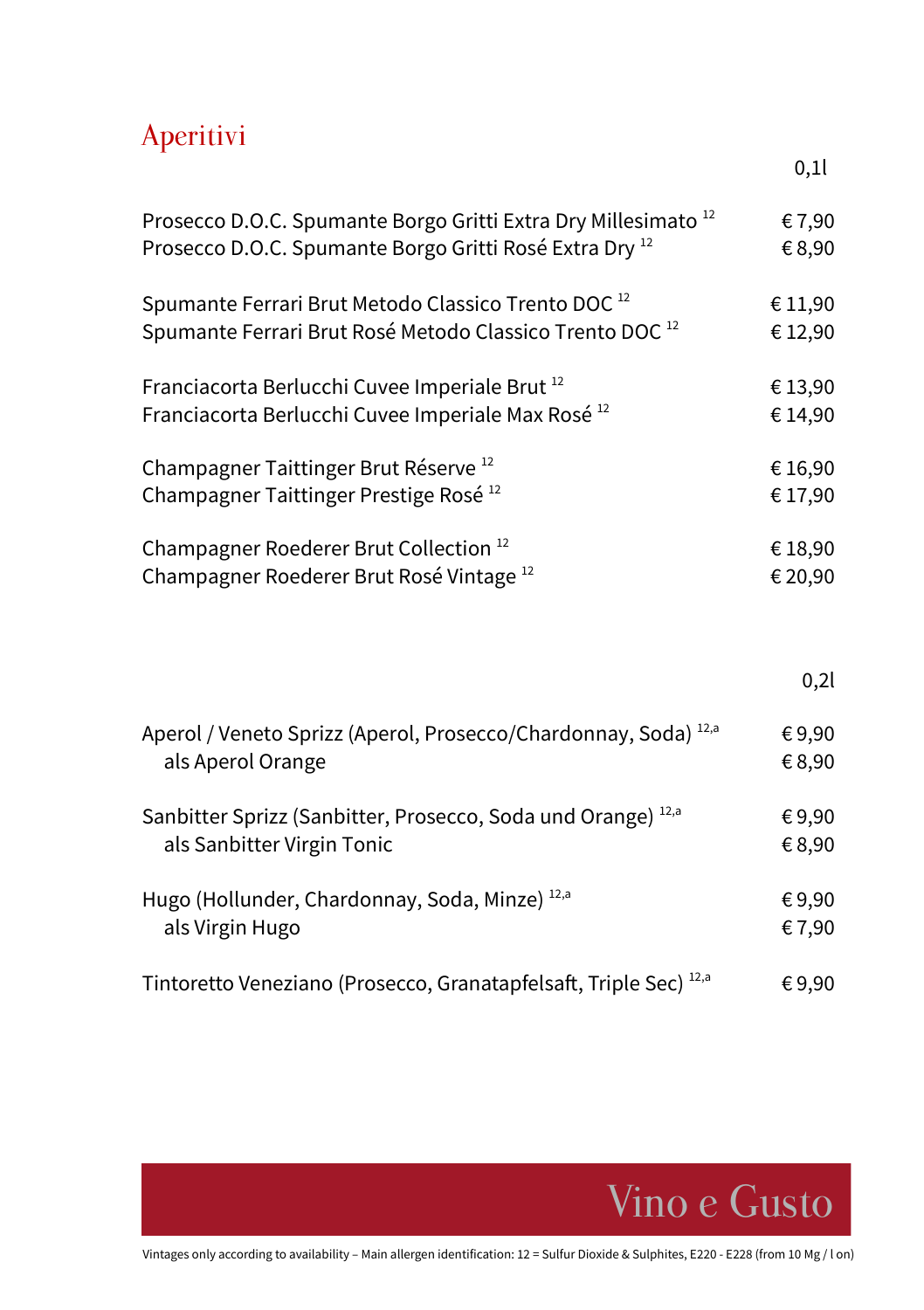| Bollicine – sparkling wines                                                                         | 0,75  |
|-----------------------------------------------------------------------------------------------------|-------|
| Prosecco D.O.C. Spumante Borgo Gritti Extra Dry Millesimato <sup>12</sup>                           | €49   |
| Prosecco D.O.C. Spumante Borgo Gritti Rosé Extra Dry <sup>12</sup>                                  | € 55  |
| Spumante Ferrari Brut Metodo Classico Trento DOC <sup>12</sup>                                      | € 69  |
| Spumante Ferrari Brut Rosé Metodo Classico Trento DOC <sup>12</sup>                                 | €75   |
| Franciacorta Berlucchi Cuvee Imperiale Brut <sup>12</sup>                                           | €79   |
| Franciacorta Berlucchi Cuvee Imperiale Max Rosé <sup>12</sup>                                       | €85   |
| Brut De Stefani Tombola di Pin Millesimato (Chardonnay/Pinot Noir) <sup>IV</sup> <sup>12</sup> € 90 |       |
| Rosé Bolle di Borro, Il Borro di Ferragamo (Sangiovese) <sup>I 12, biologisch</sup>                 | €99   |
| Champagner Taittinger Brut Réserve <sup>12</sup>                                                    | €106  |
| Champagner Taittinger Prestige Rosé <sup>12</sup>                                                   | €129  |
| Champagner Roederer Brut Collection <sup>12</sup>                                                   | €109  |
| Champagner Roederer Brut Rosé Vintage <sup>12</sup>                                                 | €156  |
| Champagner Ruinart Blanc de Blanc <sup>12</sup>                                                     | €179  |
| Champagner Ruinart Rosé <sup>12</sup>                                                               | €185  |
| Champagner Dom Perignon Brut Vintage 2009/2010 <sup>12</sup>                                        | € 350 |

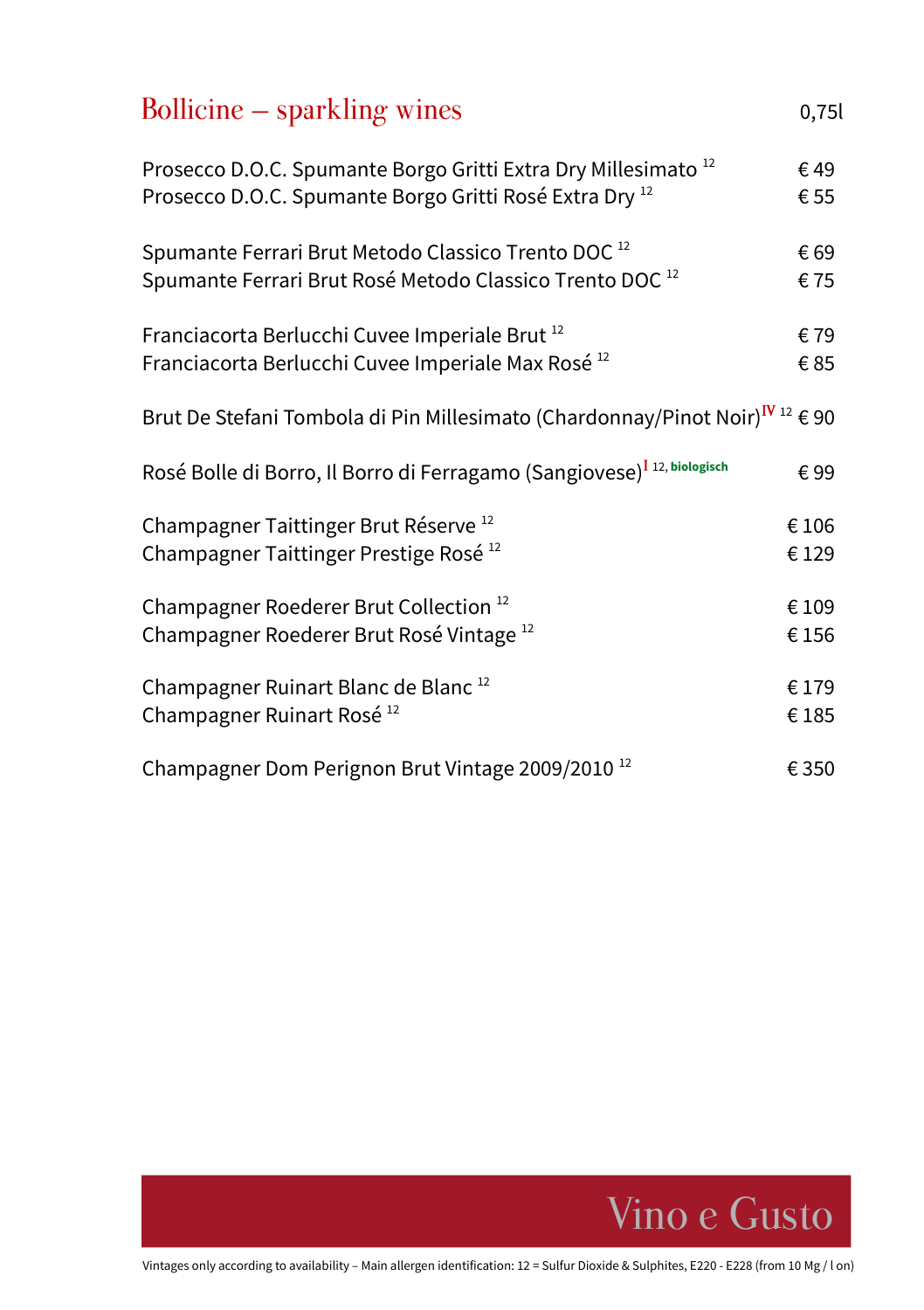# I vini bianchi al bicchiere - white wine by the glass

|                                                                                                                                                                |                    | 0,1 0,2 0,75 1,5   |        |
|----------------------------------------------------------------------------------------------------------------------------------------------------------------|--------------------|--------------------|--------|
| Lugana Valmarone, Lombardei <sup>12</sup>                                                                                                                      | €6,25 €12,50 - €85 |                    |        |
| Lugana superiore Ottella DOCG, Lombardei <sup>12</sup>                                                                                                         | €7,80 €15,60 €52   |                    | $\sim$ |
| Chardonnay delle Venezie DOC, Anselmi <sup>12</sup>                                                                                                            |                    | €4,95 €9,90 €38 -  |        |
| Pinot Grigio delle Venezie IGT, Anselmi <sup>12</sup>                                                                                                          |                    | €4,95 €9,90 €38 -  |        |
| Sauvignon Blanc DOC Marco Bonfante", Piemont <sup>12</sup> € 6,40 € 12,80 € 45 -                                                                               |                    |                    |        |
| Gavi di Gavi DOCG, Marco Bonfante", Piemont <sup>12</sup> € 6,40 € 12,80 € 45 -                                                                                |                    |                    |        |
| Roero Arneis DOCG, Marco Bonfante", Piemont <sup>12</sup> € 6,40 € 12,80 € 45 -                                                                                |                    |                    |        |
| Regaleali DOC, Tasca d'Almerita, Sizilien <sup>12</sup><br>(Wine Spectator 86/100, Gambero Rosso Oscar Qualità/Prezzo,<br>Robert Parkers Wine Advocate 89/100) | €7,15 €14,25 €50 - |                    |        |
| Ribolla Gialla, Ralf Schumacher Selection, Friaul €7,15 €14,25 €50                                                                                             |                    |                    |        |
| Sauvignon Blanc, Ralf Schumacher Selection, Friaul € 7,15 €14,25 € 50                                                                                          |                    |                    |        |
| Chardonnay IGT, Ômina Romana <sup>III</sup> , Lazio <sup>12</sup><br>(James Suckling 92/100)                                                                   |                    | €8,75 €17,50 €59 - |        |
| Viognier IGT, Ômina Romana <sup>III</sup> , Lazio <sup>12</sup><br>(James Suckling 89/100)                                                                     |                    | €9,40 € 18,80 € 64 |        |
| Olmèra IGT(Tocai, Sauvignon), De Stefani <sup>N</sup> Veneto <sup>12</sup> € 8.75, € 17.50, € 59                                                               |                    |                    |        |

Olmèra IGT(Tocai, Sauvignon), De Stefani**IV**, Veneto<sup>12</sup>€ 8,75 € 17,50 € 59 - (James Suckling 94/100, Robert Parkers Wine Advocate 91/100, I Vini Di Veronelli 93/100, Luca Maroni 93/100)

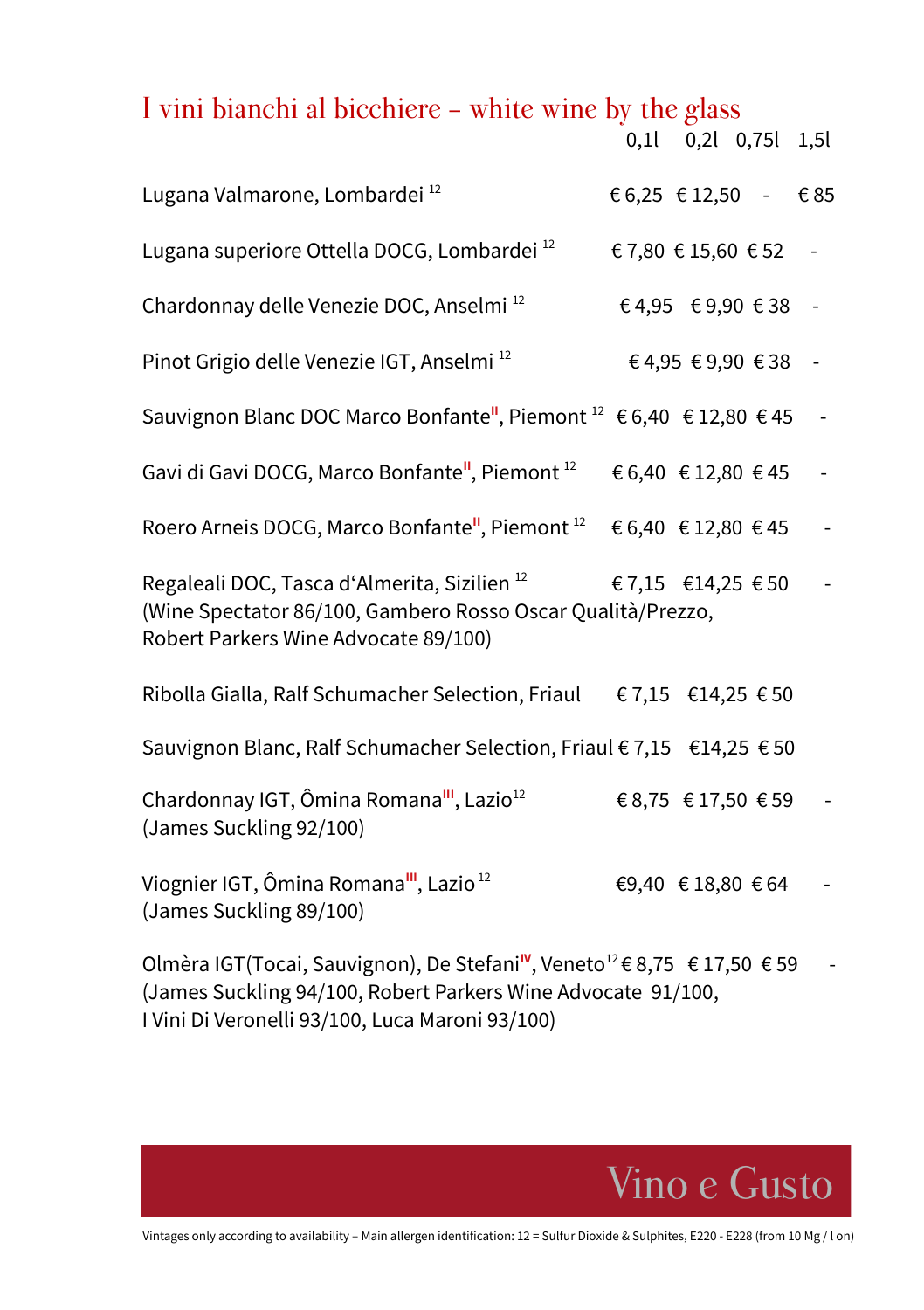I vini rosati al bicchiere - rosé wine by the glass

0,1l 0,2l 0,75l 1,5l

Rosato Ca'Ernesto DOC, Trentino<sup>12</sup>  $\epsilon$  5,80  $\epsilon$  11,50  $\epsilon$  39 -

Regaleali Le Rose IGT, Tasca d'Almerita, Sizilien<sup>12</sup> € 7,15 €14,25 € 50 -(Gambero Rosso Oscar Qualità/Prezzo, Wine Spectator 82/100 I Vini Rosati del Gambero Rosso 3 Rose)

11 Minutes, Pasqua, Veneto<sup>12</sup> 68,20 € 16,40 € 54 -(James Suckling 91/100, Decanter 90/100, Luca Maroni 92/100, Concours Mondial de Bruxelles Gold)

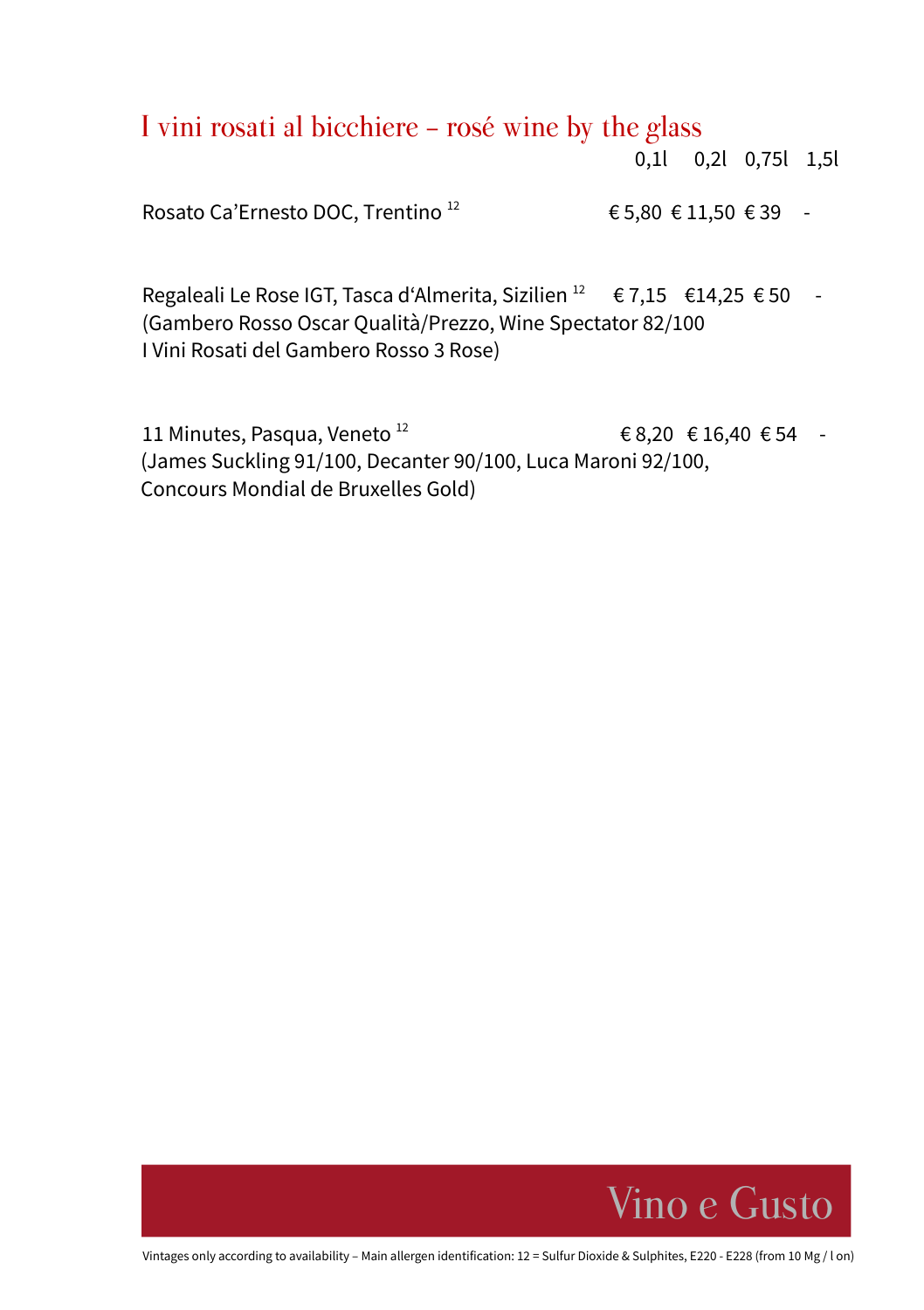# I vini rossi al bicchiere - red wine by the glass

0,1l 0,2l 0,75l 1,5l

| Sernej Monferrato DOC <sup>12</sup> , Barbera und Cabernet Sauvignon<br>Marco Bonfante", Piemont                                                                                           | € 10,40 € 20,80 € 72 |            |  |
|--------------------------------------------------------------------------------------------------------------------------------------------------------------------------------------------|----------------------|------------|--|
| Primitivo Negroamaro <sup>12</sup> , Negromamaro und Primitivo,<br>Luna Argenta, Puglia<br>(Mundus Vini Silver, Decanter World Wine Awards Bronze,<br>International Wine Challenge Silver) | €7,80 €15,60 €52     |            |  |
| Barbera D'Asti Stella Rossa DOCG <sup>12</sup> , Marco Bonfante <sup>ii</sup> , Piemont                                                                                                    |                      |            |  |
|                                                                                                                                                                                            | € 8,80 € 17,60 € 60  |            |  |
| Appassimento Rosso <sup>12</sup> , Negrar, Veneto                                                                                                                                          | €8,40 €16,80 €57     |            |  |
|                                                                                                                                                                                            |                      |            |  |
| Nero d'Avola DOC <sup>12</sup> , Feudo Arancio, Sicilia                     € 4,95   € 9,90   € 38<br>(Mundus Vini Gold, Luca Maroni Il miglioni vini italiani)                            |                      |            |  |
| Primitivo I Muri <sup>12</sup> , Vigneti del Salento, Puglia<br>(Mundus Vini Silver, Decanter World Wine Awards Silver)                                                                    | €7,20 €14,40 €48 -   |            |  |
| Cabernet Sauvignon <sup>12</sup> , Ômina Romana <sup>III</sup> , Lazio<br>(Decanter Silver)                                                                                                | €11,50 €23,00 €79 -  |            |  |
| Toscana IGT Luce della Vite (Merlot- und Sangiovese) €25<br>(James Suckling 97/100, Wine Enthusiast 92/100,<br>Wine Spectator 92/100, Luca Maroni 92/99, Gambero Rosso                     |                      | €50 €182 - |  |
| Baron de Ley Reserva <sup>12</sup> , Rioja DOC, Mendavia (E)<br>(International Wine Challenge Silver, International                                                                        | €11,00 €22,00 €78 -  |            |  |

Wine & Spirit Competition Bronze)

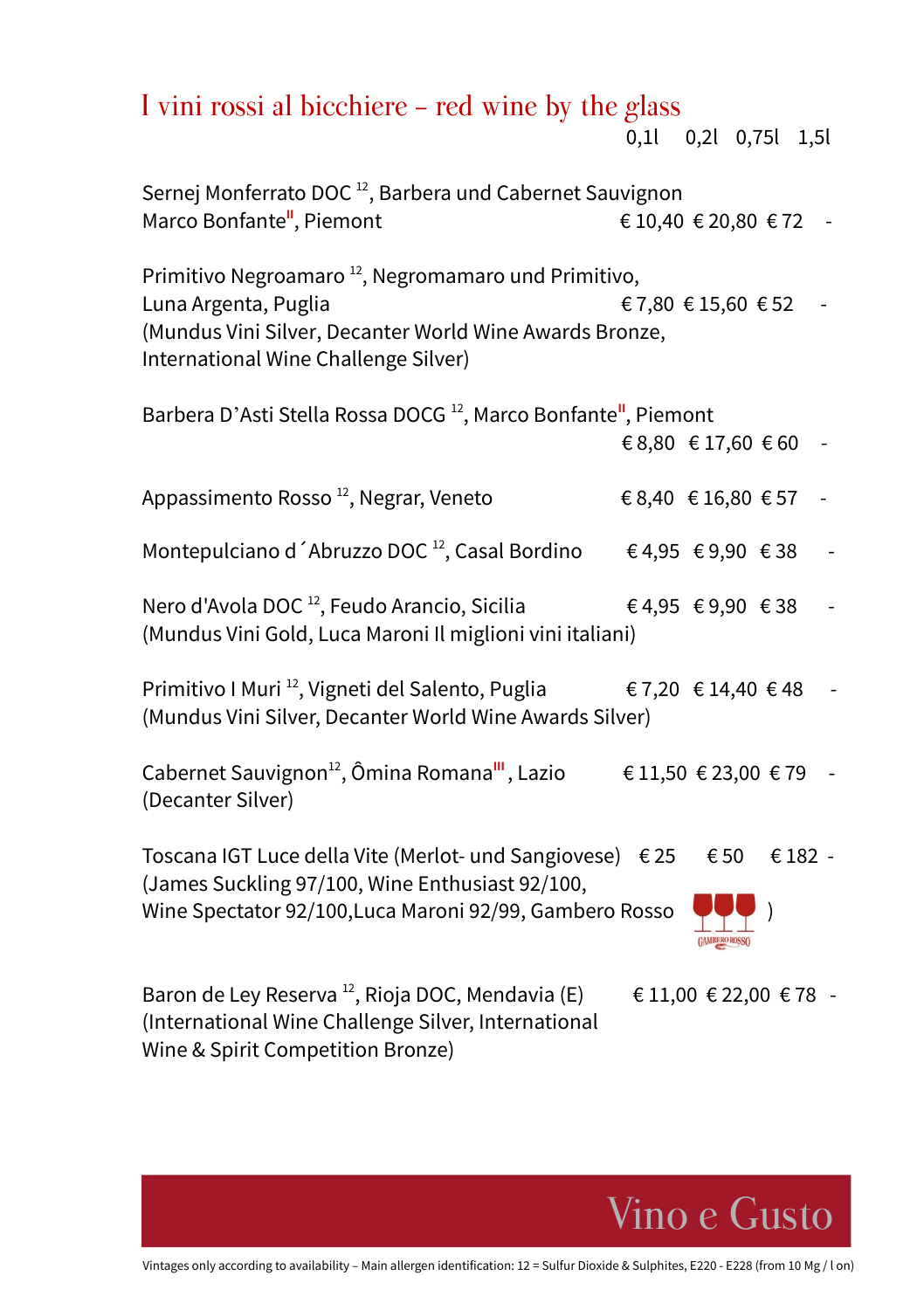# A special recommendation - exclusive wines by the glass, possible due to our wine-dispenser-technology:

|                                                                                                                                                                                                                                                                                                                                                                                                                                                 |                 | $0,1$ $0,2$ $0,75$ |                      |
|-------------------------------------------------------------------------------------------------------------------------------------------------------------------------------------------------------------------------------------------------------------------------------------------------------------------------------------------------------------------------------------------------------------------------------------------------|-----------------|--------------------|----------------------|
| Tignanello Toscana IGT <sup>12</sup> , Toskana 2019<br>Erzeuger: Antinori - Tenuta Tignanello<br>Rebsorten 80% Sangiovese, 15% Cabernet Sauvignon, 5% Cabernet Franc<br>(James Suckling 97/100, Robert Parkers Wine Advocate 97/100,                                                                                                                                                                                                            |                 | €29 €58            | € 210                |
| Galloni 98/100, Wine Spectator 97/100)<br>Marchese Antinori Chianti Classico <sup>12</sup> DOCG, Toskana 2018 € 13,80 € 27,60 € 96<br>Erzeuger: Antinori - Tenuta Tignanello<br>Rebsorte 100% Sangiovese<br>(James Suckling 93/100, Robert Parkers Wine Advocate 92+/100,<br>Wine Spectator 93/100, Wine Enthusiast 89/100, I Vini Di Veronelli<br>Super Tre Stelle, Antonio Galloni 91/100, International Wine & Spirit<br>Competition Silver) |                 |                    |                      |
| Amarone della Valpolicella DOCG <sup>12</sup> Veneto 2017<br>Erzeuger: Tommasi                                                                                                                                                                                                                                                                                                                                                                  |                 |                    | € 13,30 € 26,60 € 92 |
| Rebsorten 50% Corvina Veronese, 30% Rondinella, 15% Corvinone, 5% Oseleta<br>(James Suckling 92/100,                                                                                                                                                                                                                                                                                                                                            |                 |                    |                      |
| Robert Parkers Wine Advocate 92/100, Wine Spectator 91/100, Wine<br>Enthusiast 92/100, Gambero Rosso<br>$\rightarrow$<br><b>GAMBERO ROSSO</b>                                                                                                                                                                                                                                                                                                   |                 |                    |                      |
| <b>Bricco Bonfante</b><br>Barbera d'Asti DOCG Superiore, Piemont 2015<br>Erzeuger: Marco Bonfante"<br>Rebsorten: 100% Barbera Superiore                                                                                                                                                                                                                                                                                                         | € 12,20 € 24,40 |                    | €84                  |
| (Concours Mondial de Bruxelles 2015 Gold, Vinibuoni d'Italia 2013 Golden Star)                                                                                                                                                                                                                                                                                                                                                                  |                 |                    |                      |

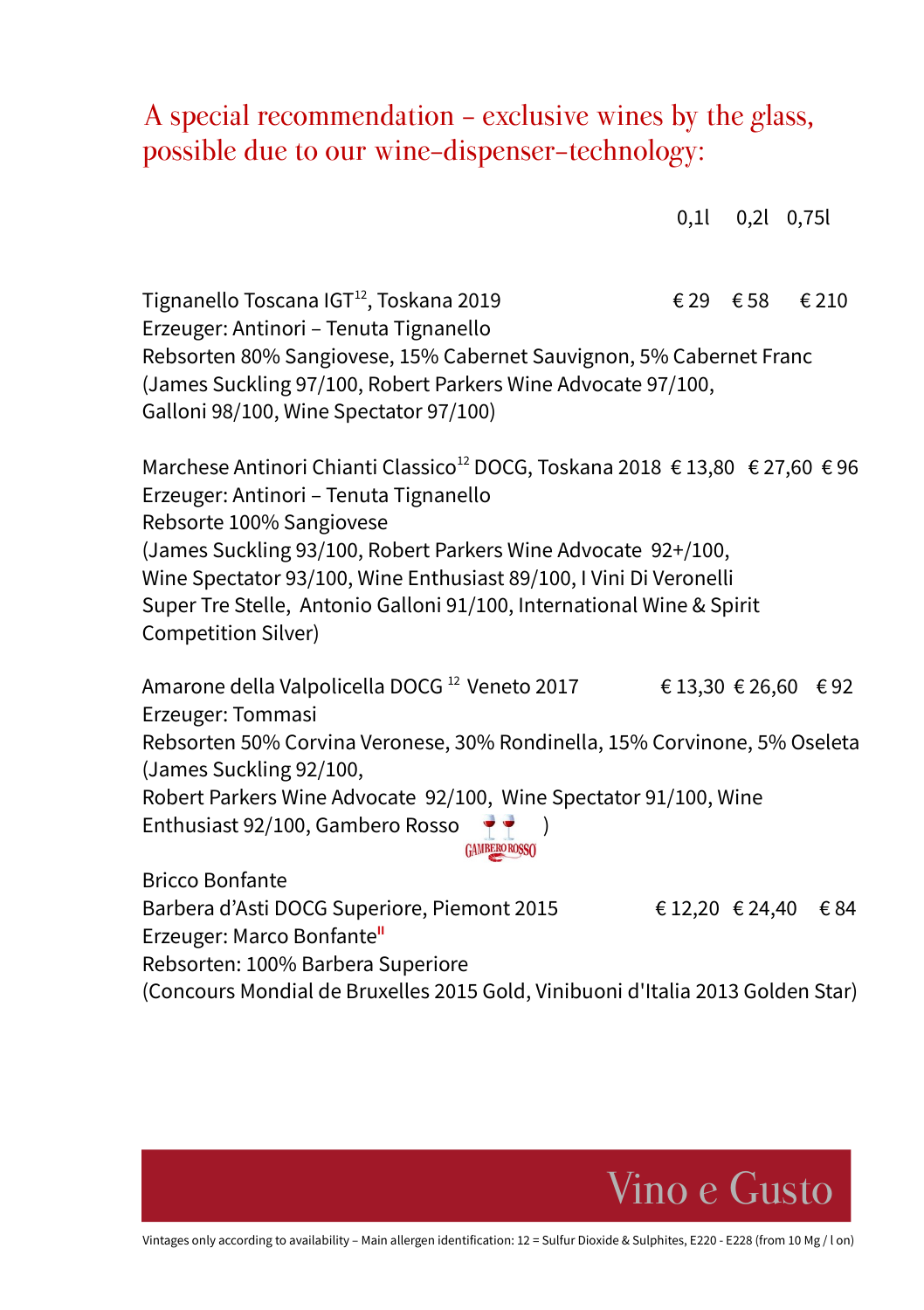|            | I vini bianchi – the white wines                                                                                                                                                                                                                                                                               |       |
|------------|----------------------------------------------------------------------------------------------------------------------------------------------------------------------------------------------------------------------------------------------------------------------------------------------------------------|-------|
| Alto Adige |                                                                                                                                                                                                                                                                                                                | 0,751 |
|            | Alois Lageder - Chardonnay                                                                                                                                                                                                                                                                                     | ∈ 44  |
|            | Martin Schgraffer Fluch & Segen Chardonnay 2020 <sup>12</sup><br>After three weeks of maceration, 12 months in barriques, then something special: It is bottled<br>without fining or filtration, i.e. a vegan Chardonnay from the rebellious winemaker Martin<br>Schgraffer from Salurn - let us surprise you! | € 55  |
|            | Winkl – Terlaner (60% Pinot Bianco, 30% Chardonnay, 10% Sauvignon Blanc)<br>Cantina Terlan 2018 <sup>12</sup><br>(James Suckling 2019: 93/100, Robert Parker's Wine Advocate 2019: 93/100)                                                                                                                     | €49   |
|            | Winkl DOC - Sauvignon Blanc, Cantina Terlan 2018 <sup>12</sup><br>(James Suckling 2019: 93/100, Robert Parker's Wine Advocate 2019: 92/100)                                                                                                                                                                    | € 59  |
| Campania   |                                                                                                                                                                                                                                                                                                                |       |
|            | Falanghina DOC-Feudi di San Gregorio del Sannio 2020 <sup>12</sup>                                                                                                                                                                                                                                             | ∈ 44  |
|            | Fiano di Avellino DOCG - Feudi di San Gregorio 2018 <sup>12</sup>                                                                                                                                                                                                                                              | € 44  |

## Friaul

| Pinot Grigio delle Venezie IGT - Anselmi 2021 <sup>12</sup> | € 38 |
|-------------------------------------------------------------|------|
| Chardonnay delle Venezie DOC - Anselmi 2021 <sup>12</sup>   | € 38 |
| Sauvignon Blanc DOC - Margherita Bialdi 2020 <sup>12</sup>  | € 44 |

Ralf Schumacher Selection - Ribolla Gialla 2019<sup>12</sup>  $6.50$ A wine that I am very happy about and that I would like to recommend to everyone who thinks my white Regaleali is a bit too harsh: Elegant, slightly balsamic due to the old autochthonous white wine variety Ribolla from Friuli and Slovenia (precisely from Dobrovo on the Italian border, where Ralf's wines come from), but fruity with lemon, green apple and grapefruit and a very fine acidity

Ralf Schumacher Selection - Sauvignon Blanc 2019<sup>12</sup>  $\epsilon$  50 Classic Sauvignon aromas such as elderflower, kiwi and passion fruit - a small recommendation here too: If the Sauvignon Blanc from Winkl is too extreme and the one from Marco Bonfante too gentle, this is the right choice!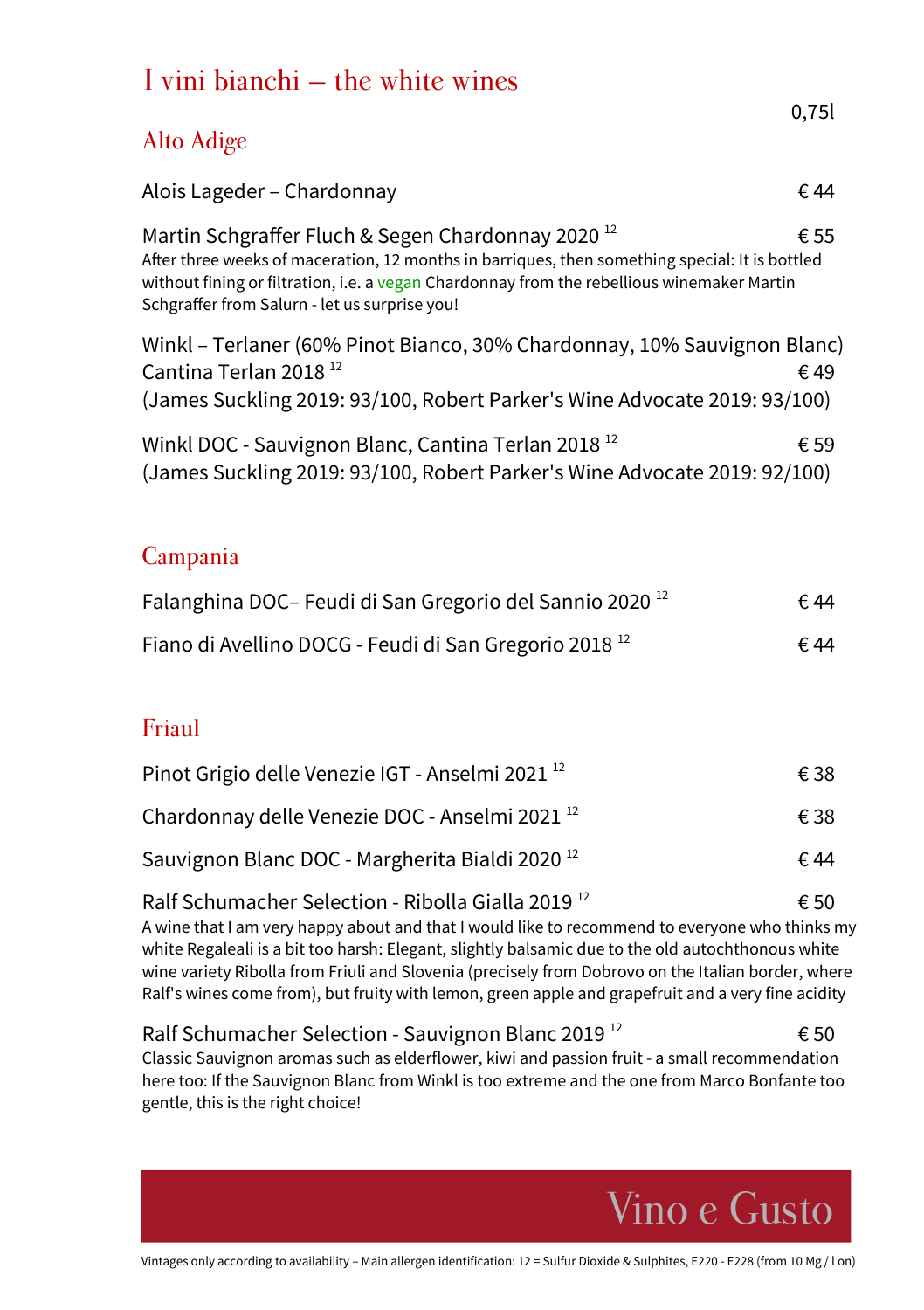### Lazio

0,75l

Hermes Diactoros II IGP - Ômina Romana $^{III}$  2017<sup>12</sup> 645 As a Cuveé of Viognier, Incrocio Manzoni and Bellone it is a flattering companion with floral and

Chardonnay IGP - Ômina Romana<sup>III</sup> 2018<sup>12</sup>  $\epsilon$  59

Floral aromas, a pleasant spiciness and an elegant structure and after five to six months of aging in the barrique a fruity, gentle bouquet: at first sweet and scenty, then aromas of apple, tropical fruits and a touch of vanilla unfold quickly

(James Suckling 92/100)

(James Suckling 90/100)

spicy aromas and nuances of dried fruit on the finish

#### Viognier IGP - Ômina Romana<sup>III</sup> 2017<sup>12</sup> 64 An exquisite grape originally from the northern Rhône Valley, rich in floral aromas such as chamomile and broom, with nuances of dried apricot and a hint of hazelnut and a long finish of spices such as cinnamon and vanilla

(James Suckling 89/100)

# Chardonnay Ars Magna IGP - Ômina Romana $^{III}$  2013<sup>12</sup>  $\epsilon$  95 Its nose is intense with nuances of ripe peaches, broom and herbs, aged for 12 months in French

oak barrels, creamy and melting in the mouth, with a long lasting and harmonious finish. Its special intensity is obtained by 50% reduction of the yield of the vines (Decanter Bronze)

# Lombardia

Lugana DOC - Cà dei Frati 2020<sup>12</sup>  $6.47$ 100% Trebbiano di Lugana (Turbiana) (Mundus Vini Silver, Wine Enthusiast 90/100, Decanter 90/100)

## Lugana superiore DOCG - Otella 2021<sup>12</sup>  $652$

100% Trebbiano di Lugana (Turbiana) - my recommendation because it's taste is right between Cà dei Frati and Avanzi... and by the way, all "my" Luganer are made from 100% Trebbiano di Lugana (Turbiana), which is already a mark of quality in itself since the permitted admixture of up to 15% of other grapes...

(Wine Enthusiast 91/100)

Lugana Sirmione Vigna Bragagna DOC - Avanzi di Sirmione 2020 € 43 (Decanter Silver, Vinibuoni d'Italia Gold, Concours Mondial Silver, Gambero Rosso ) **GAMBERO ROSSO** 

100% Trebbiano di Lugana (Turbiana)

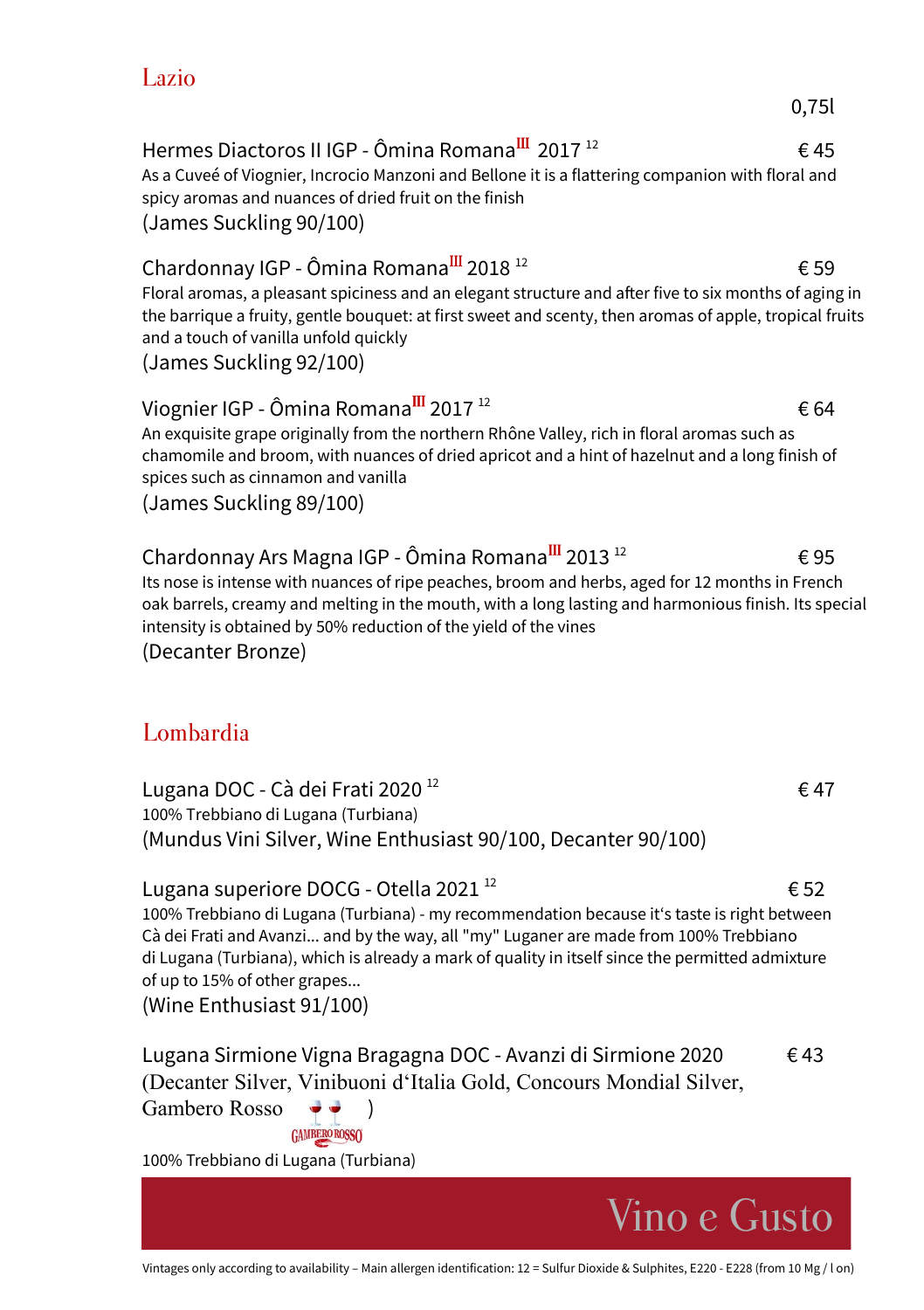### Piemonte

# Sauvignon Blanc DOC - Marco Bonfante<sup>II</sup> 2020<sup>12</sup> 645

100% Sauvignon Blanc - Fresh, with an intense, for this vine typical aftertaste of fruits, especially on peach and tropical fruits, to which elderberry and broom aromas are added - on the palate dry, tender and mineral, the balanced acidity goes perfectly with the lower alcohol content

### Gavi di Gavi DOCG - Marco Bonfante<sup>II</sup> 2020<sup>12</sup> e 45

100% Cortese - Straw yellow freshness of the Cortese grape, with an intense fruit bouquet typical of this grape variety and emphasis on banana and citrus fruits, while the palate is dry, delicate and long-lasting

## Perste' Roero Arneis DOCG - Marco Bonfante<sup>II</sup> 2020<sup>12</sup>  $\epsilon$ 45

100% Roero Arneis - Intense, with a flowery bouquet of lime, pineapple and pear of the arneis vine, while elegant and fresh on the palate with a balanced minerality. The name of the wine "Perste'", short for "Per Stefano" is dedicated to Micaela Bonfante's first son, who was born in 2014. In the glass, the wine appears in a bright lemon yellow and lies wonderfully between the drier Gavi and the fruitier Sauvignon. ..

## Paja DOC - Marco Bonfante<sup>II</sup> 2020<sup>12</sup>  $\epsilon$  39

100% Cortese – straw yellow as the namesake, with a fine smell, fresh, with notes of citrus and fruit, delicate and dry on the palate with a good balance between acidity and minerality, with good structure and an aftertaste of almond

# Puglia

Edda Lei Bianco di Salento (Chardonnay, Fiano, Moscatello Selvatico) – San Marzano 2020  $^{12}$  example 20  $\neq 49$ Wonderful cuvée who is slightly reminiscent of a white wine in the barrique with the Moscatello (Annuario dei Migliori Vini Italiani Luca Maroni 2020 Best Absolute Italian Wine 99/100, Berliner Wein Trophy 2019 Gold, Mundus Vini 2017 – Summer Tasting Silver, Decanter World Wine Awards 2017 Silver)

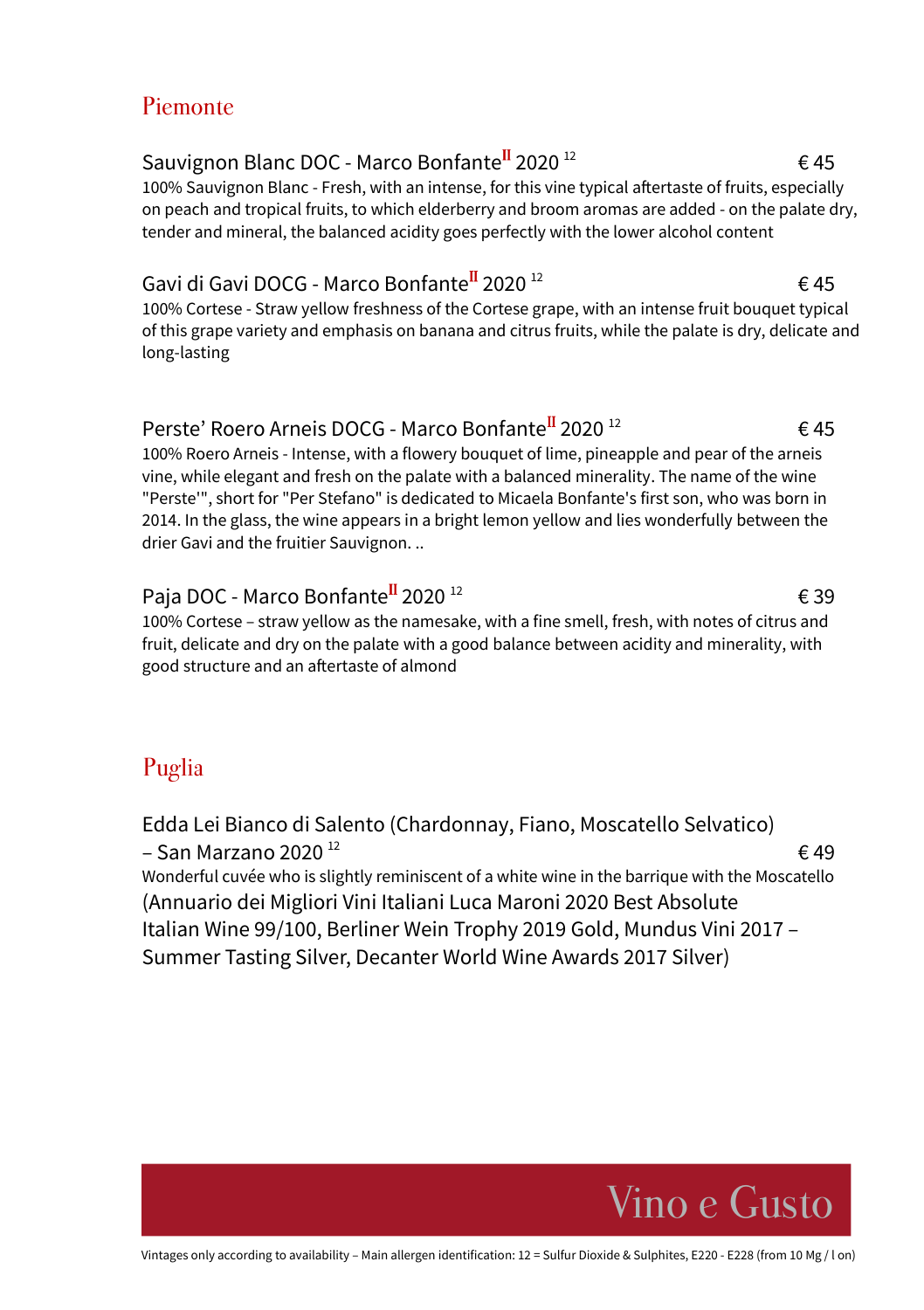| Sardegna                                                                                                                                                                                                                                                                                                  | 0,75          |
|-----------------------------------------------------------------------------------------------------------------------------------------------------------------------------------------------------------------------------------------------------------------------------------------------------------|---------------|
| Aragosta Vermentino di Sardegna - Santa Maria La Palma 2020 <sup>12</sup>                                                                                                                                                                                                                                 | $\epsilon$ 41 |
| <b>Sicilia</b>                                                                                                                                                                                                                                                                                            |               |
| Regaleali Bianco DOC (Inzolia 38%, Grecanico 31%, Catarratto 21%)<br>Chardonnay 10%) - Tasca d'Almerita 2020 <sup>12</sup><br>My favorite white wine with the perfect balance of fruit and acidity<br>(Wine Spectator 86/100, Gambero Rosso Oscar Qualità/Prezzo,<br>Robert Parkers Wine Advocate 89/100) | € 50          |
| Zabu Grillo IGT – Terre Siciliane 2020 <sup>12</sup><br>(Decanter World Wine Awards: Commended)                                                                                                                                                                                                           | €43           |
| Prio Sicilia Catarratto - Donnafugata 2019 <sup>12</sup><br>(Luca Maroni 93/100)                                                                                                                                                                                                                          | €45           |
| <b>Toscana</b>                                                                                                                                                                                                                                                                                            |               |
| Vernaccia di San Gimignano - Teruzzi & Puthod 2020 <sup>12</sup><br>(Mundus Vini Gold, International Wine & Spirit Competition Bronze,<br>International Wine Challenge Bronze)                                                                                                                            | $\epsilon$ 42 |
| Sator Toscana Vermentino IGT - Gianni Moscardini 2021                                                                                                                                                                                                                                                     | €45           |
| Sator Artume (67% Fiano, 33% Vermentino) - Gianni Moscardini 2019<br>Smooth due to 10 months in barrique oak barrels, then 8 months in the bottle<br>(Robert Parkers Wine Advocate 90/100, Gambero Rosso                                                                                                  | €75           |

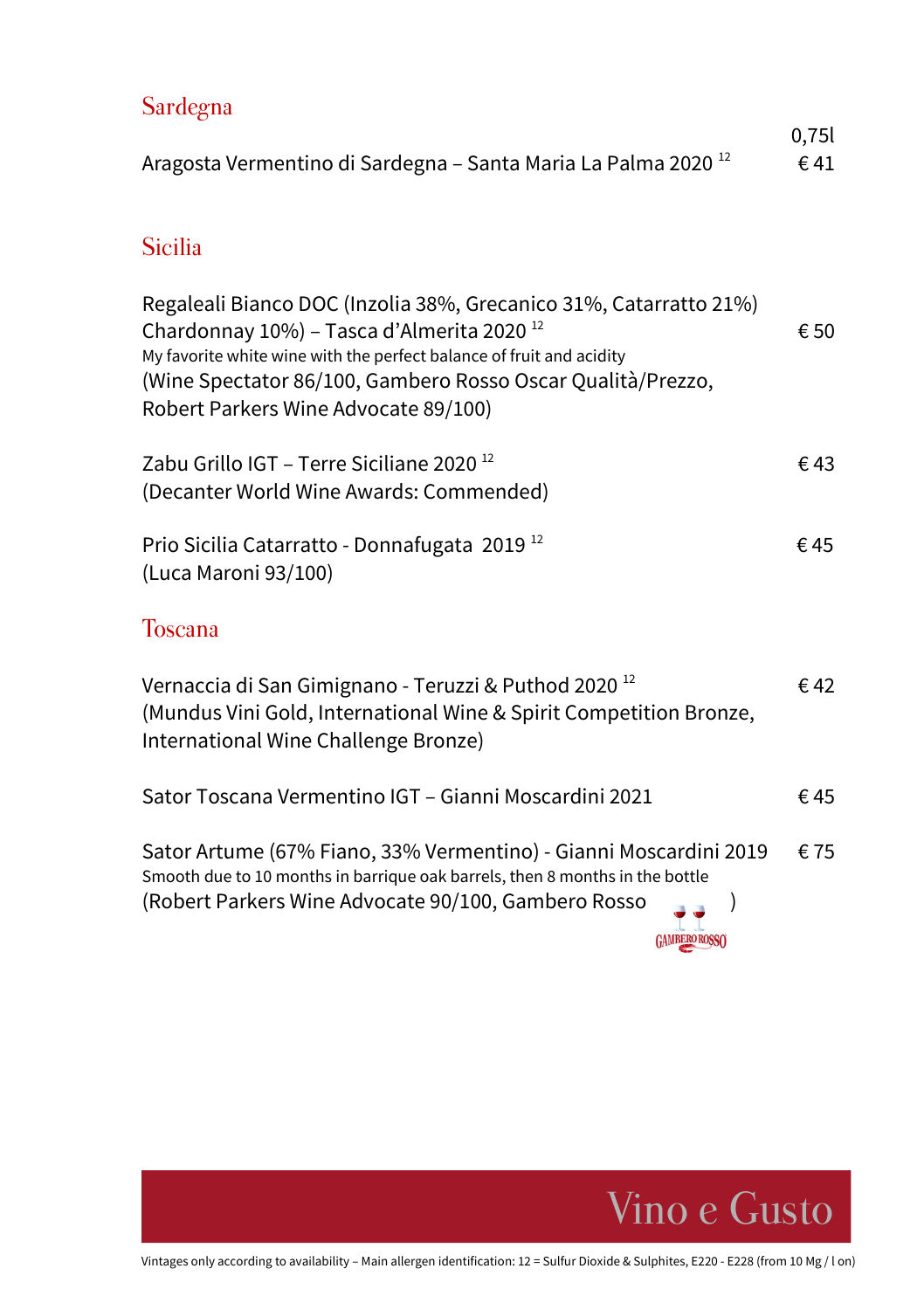| Umbria                                         |       |
|------------------------------------------------|-------|
|                                                | 0,75l |
| Orvieto Classico DOC - Bigi 2019 <sup>12</sup> | €40   |
|                                                |       |

#### Veneto

Redentore Sauvignon Blanc delle Venezie - De Stefani<sup>IV</sup>, 2018 € 51 100% Sauvignon Blanc - Redentore stands for younger vines, ie the "young, fresh De Stefani", here with fresh notes of grass and grapefruit, subtle notes of citrus and tree fruits such as lemon, pear and apple, with structured acidity and a great finish –and without any Sulfites, which is very rare!

#### Olmèra IGT - De Stefani<sup>IV</sup>, 2017<sup>12</sup>

 $\epsilon$  59 Cuveè made of 60% Tocai and 40% Sauvignon - straw yellow color with golden nuances, fine fragrance like an early morning garden with sweet flowers and ripe fruit, full-bodied, harmonious, velvety and very long lasting taste, with a hint of exotic fruits (James Suckling 94/100, Robert Parkers Wine Advocate 91/100, I Vini Di Veronelli 93/100, Luca Maroni 93/100)

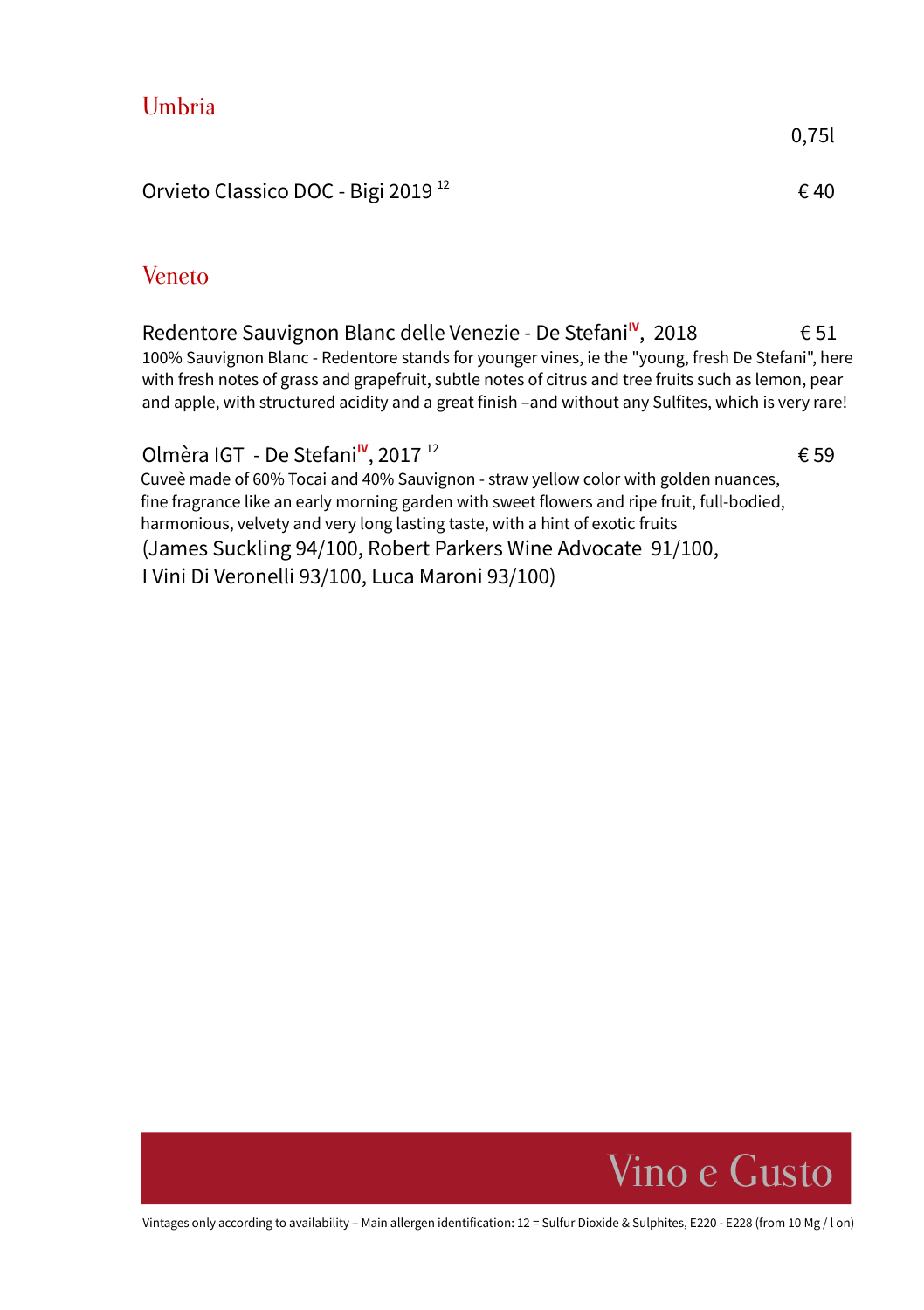# Il vini rosati – the rosé wines

#### Lazio

Ômina Romana<sup>III</sup> Merlot Rosé 2021 – 100% Merlot  $6.45$ Luminous light pink with notes of grapefruit and exotic fruits in a combination of freshness and creaminess - for everyone who finds the Regaleali Rosé too intense and the 11 Minutes too gentle...

## Lombardia

Lugana Rosa di Frati, Rosato del Garda - Cà dei Frati 2020<sup>12</sup>  $\epsilon$  47 Groppello, Marzemino, Sangiovese und Barbera (Wine Enthusiast 91/100)

### Sicilia

Regaleali Le Rose Nerello Mascalese - Tasca d'Almerita, Sizilien 2020<sup>12</sup>  $\epsilon$  50 My favorite rose wine with the perfect balance of fruit and acidity (Gambero Rosso Oscar Qualità/Prezzo, I Vini Rosati del Gambero Rosso 3 Rose, Wine Spectator 82/100)

## **Trentino**

Rosato - Ca' Ernesto, Trentino 2018<sup>12</sup>  $\epsilon$  39

#### Veneto

11 Minutes (Corvina 50% Trebbiano 25% Syrah 15% Carménère 10%) - Pasqua, Veneto 2020<sup>12</sup>  $654$ Especially mild due to only 11 Minutes of Mazeration (Concours Mondial de Bruxelles Gold, Luca Maroni 92/100, James Suckling 91/100, Decanter 90/100)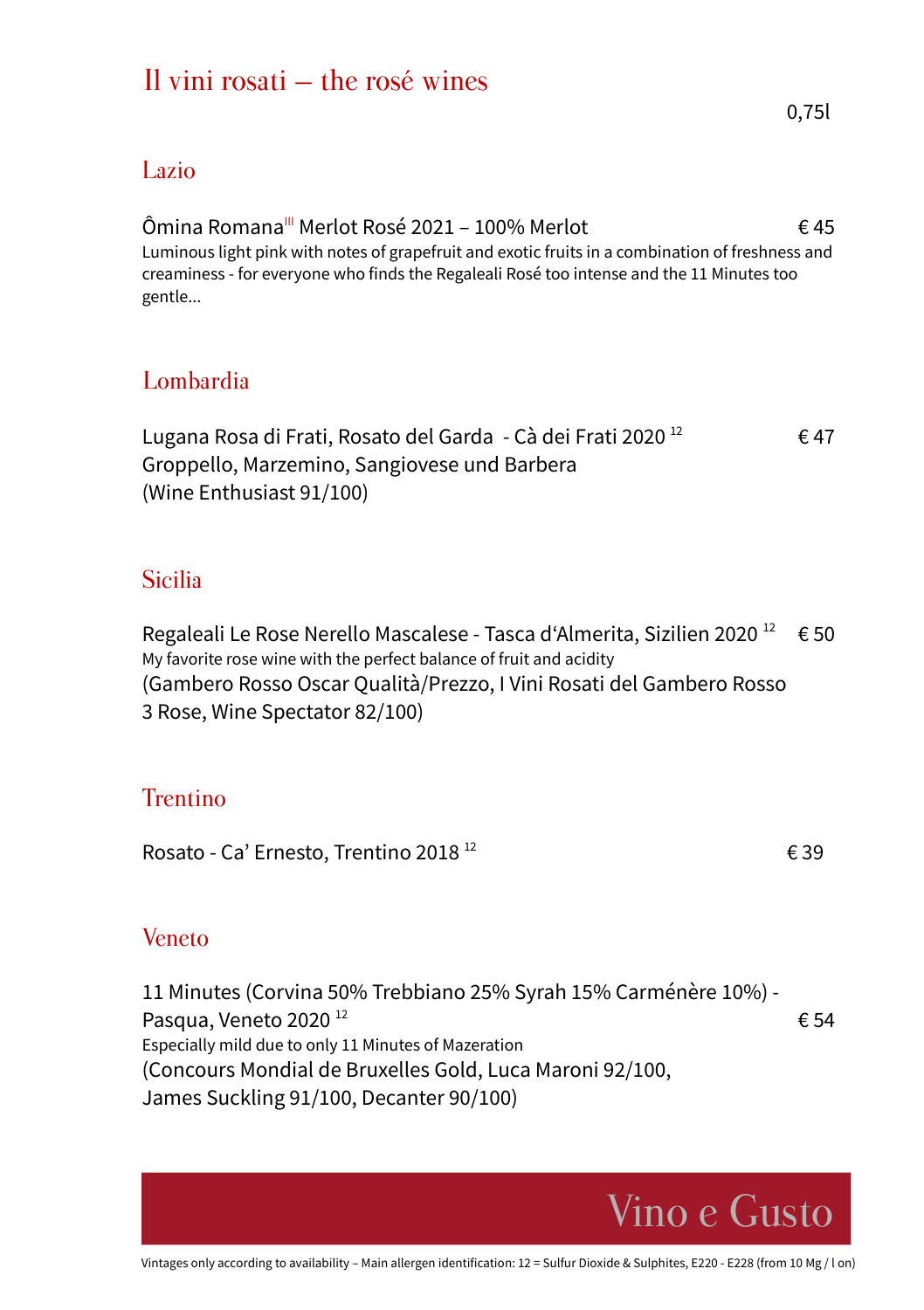| I vini rossi – the red wines                                                                                                                                                                                                                                      |               |
|-------------------------------------------------------------------------------------------------------------------------------------------------------------------------------------------------------------------------------------------------------------------|---------------|
| Abruzzo                                                                                                                                                                                                                                                           | 0,751         |
| Montepulciano d'Abruzzo DOC- Casal Bordino 2020 <sup>12</sup>                                                                                                                                                                                                     | €38           |
| <b>Basilicata</b>                                                                                                                                                                                                                                                 |               |
| Pipoli Aglianico del Vulture DOC - Tenuta Pipoli 2017 <sup>12</sup><br>(Decanter World Wine Awards Bronze, International Wine Challenge Bronze)                                                                                                                   | €44           |
| Calabria                                                                                                                                                                                                                                                          |               |
| I Gelsi Rosso IGT – Cantina Statti 2015 <sup>12</sup>                                                                                                                                                                                                             | €45           |
| Campania                                                                                                                                                                                                                                                          |               |
| Lacryma Christi Rosso Vesuvio DOC - Feudi di San Gregorio 2015 <sup>12</sup>                                                                                                                                                                                      | €45           |
| Taurasi DOCG - Feudi di San Gregorio 2012 <sup>12</sup><br>(Mundus Vini Silver)                                                                                                                                                                                   | €75           |
| Lazio                                                                                                                                                                                                                                                             |               |
| Pulzianum - Ômina Romana <sup>III</sup> 2013 <sup>12</sup><br>100% Montepulciano - This wine from the Montepulciano vine cultivated in Lazio for many years<br>captivates with its full-bodied and aromas of dark berries and cherries, with very little acidity! | €47           |
| Merlot - Ômina Romana <sup>III</sup> 2012 <sup>12</sup><br>100% Merlot - Warm and complex aromas of sweet currants, after seven months in Barrique ripe<br>tannins and a pleasant woody note give the aromas fullness and structure, on the finish clove-         | $\epsilon$ 57 |

cinnamon notes and roasted spices and chocolate flavors emerge (Decanter Silver)

# Cabernet Sauvignon - Ômina Romana $^{III}$  2013<sup>12</sup> 679

100% Cabernet Sauvignon -Intense and long-lasting is its scent of black and red berries with nuances of chocolate, licorice and tobacco and a slight spicy note - with velvety tannins from the 10-12 month barrique fermentation

(Decanter Silver)

#### Lombardia

Il Poggio dei Vigneti Barbera Provincia di Pavia 2015 <sup>12</sup>

 $\epsilon$ 42

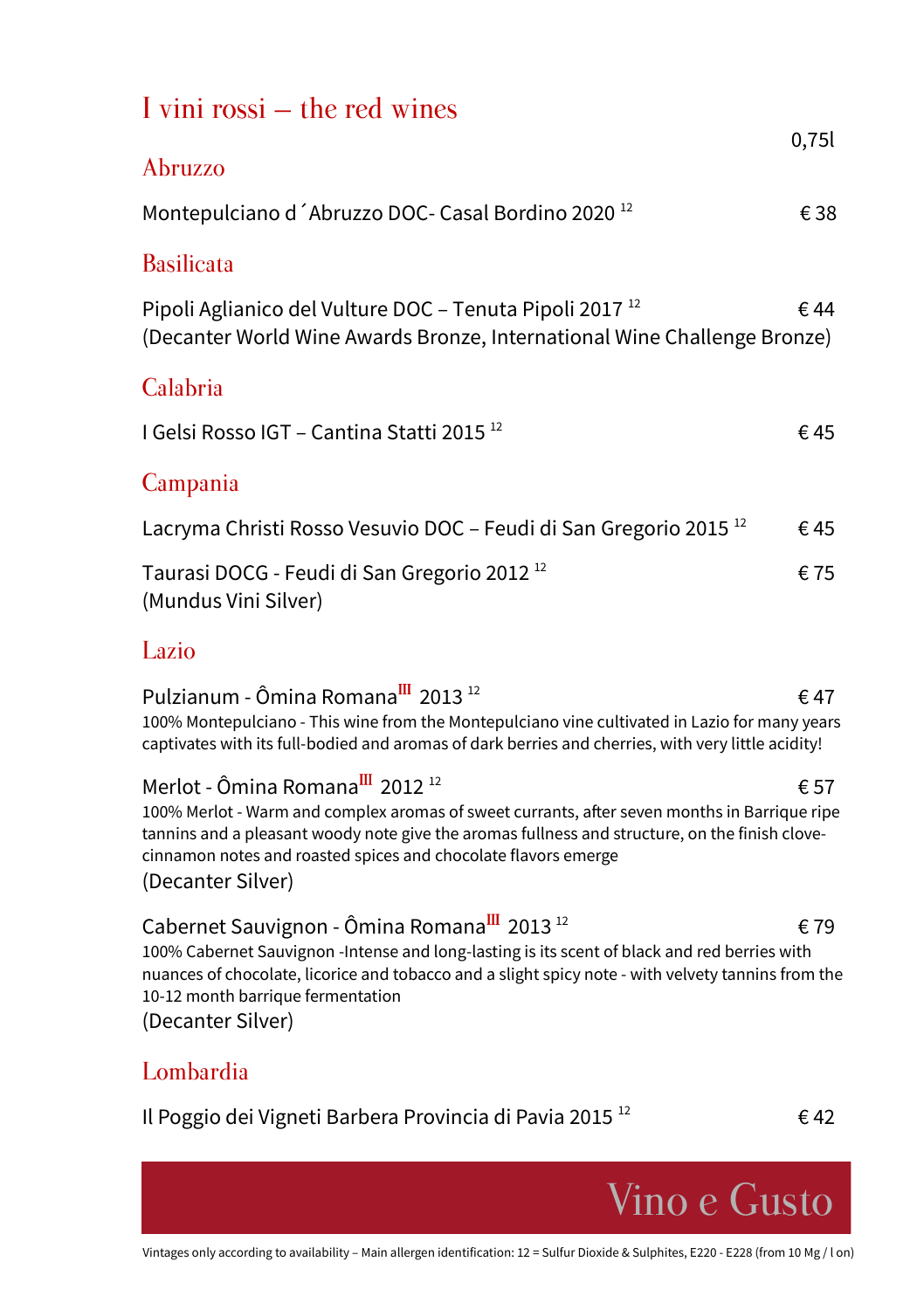#### Langhe Irma DOC Nebbiolo – Marco Bonfante<sup>II</sup> 2017<sup>12</sup>  $\epsilon$  45 100% Nebbiolo - with notes of plum, spicy red berries and violets of the Nebbiolo grape with

Stella Rossa Barbera d'Asti DOCG – Marco Bonfante<sup>II</sup> 2018<sup>12</sup>  $\epsilon$  60

weighty tannins and distinctive smoke aromas, with a nice finish of fruit and spices

100% Barbera - intense aroma of red fruits, cherries, raspberries and vanilla of the Barbera grape, dry and full-bodied on the palate with a good acidity and tannins from 8 to 10 months, half each in French oak barrels and Croatian oak barrels

Menego Barbera d'Asti Superiore DOCG – Marco Bonfante<sup>II</sup> 2009<sup>12</sup>  $\epsilon$  79 Menego Barbera d'Asti Superiore DOCG – Marco Bonfante<sup>II</sup> 2012<sup>12</sup>  $\epsilon$  66 100% Barbera - intense aroma of red fruits, cherries, raspberries, coffee and vanilla of the Barbera vine - dry, velvety, round and full-bodied after 14 months in French oak barrels, with good acidity

#### Sernej Monferrato DOC – Marco Bonfante $^{II}$  2018<sup>12</sup>  $\epsilon$  72

Cuvée of 60% Barbera and 40% Cabernet Sauvignon, intense aroma of red fruits, cherries, raspberries, coffee, chocolate and spices after 8 months in French oak Barrels - dry, full-bodied and harmonious on the palate with a good acidity

#### Barbaresco DOCG – Marco Bonfante<sup>II</sup> 2017<sup>12</sup>  $\epsilon$  77 100% Nebbiolo - the Nebbiolo grape leaves notes of violets, coffee, spice flavors and truffles - dry, elegant and ethereal on the palate, full-bodied, harmonious and very persistent after 24 months in French oak barrels

#### Bricco Bonfante Nizza Riserva

Barbera d'Asti Superiore DOCG – Marco Bonfante<sup>II</sup> 2015<sup>12</sup>  $\epsilon$  84 100% Barbera - the intensity of the Barbera grape with hints of red fruit, sour cherries and plum on the finish, aromatic complex with a pleasant smell of wood, harmonious on the palate and extremely full-bodied thanks to balanced acidity and tannins from 10 months in barrique (Concours Mondial de Bruxelles 2015 Gold, Vinibuoni d'Italia 2013 Golden Star)

## Albarone DOCG – Marco Bonfante<sup>II</sup> 2014<sup>12</sup>  $\epsilon$  79

100% Albarossa, processed in the Appassimento method, part of the harvest is dried and added again for pressing - therefore concentrated with aromas of ripe cherries, plums, wild berries and spices, with a balsamic note; extremely fruity, tannic but soft and very persistent taste of blackberry and ripe plum

# Bussia Barolo DOCG – Marco Bonfante<sup>II</sup> 2015<sup>12</sup>  $\epsilon$ 98

100% Nebbiolo - very intense bouquet of Nebbiolo grape with hints of sour cherries and sweet tobacco with floral-mineral-balsamic notes, the tannin from 36 months in French wood is exceptionally strong and at the same time juicy and delicate



Vino e Gusto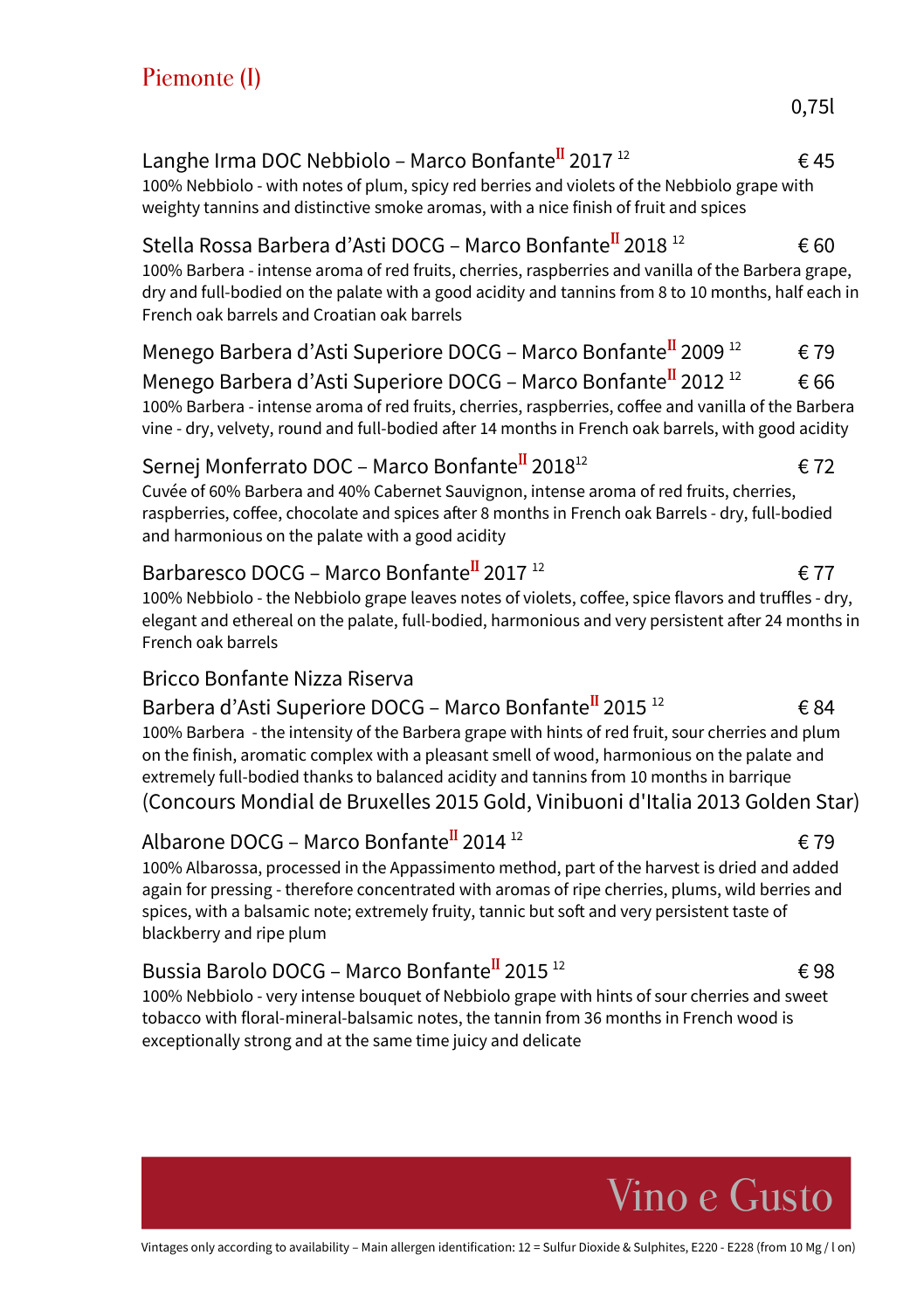| Barbera d'Alba DOC – Prunotto, Cantina di Bussia <sup>12</sup>                                                                                                                                                                                                         |       |
|------------------------------------------------------------------------------------------------------------------------------------------------------------------------------------------------------------------------------------------------------------------------|-------|
| 2015, 2017                                                                                                                                                                                                                                                             | € 67  |
| 2020                                                                                                                                                                                                                                                                   | € 61  |
| Barolo DOCG - Natale Verga 2016 <sup>12</sup>                                                                                                                                                                                                                          | € 77  |
| (International Wine Challenge Silver, Concours Mondial de Bruxelles Gold)                                                                                                                                                                                              |       |
| Braida Di Giacomo - Bricco dell ´Uccellonne 2018                                                                                                                                                                                                                       | € 169 |
| 100% Barbera d'Asti - after maceration, the wine ages in small oak barrels for 12 months and in the<br>bottle for 12 months, giving it a very intense ruby red color and a complex bouquet with hints of<br>red fruits on notes of menthol, then vanilla and liquorice |       |
| (Robert Parkers Wine Advocate 94/100, Wine Spectator 90/100,                                                                                                                                                                                                           |       |
| James Suckling 93/100, Gambero Rosso                                                                                                                                                                                                                                   |       |



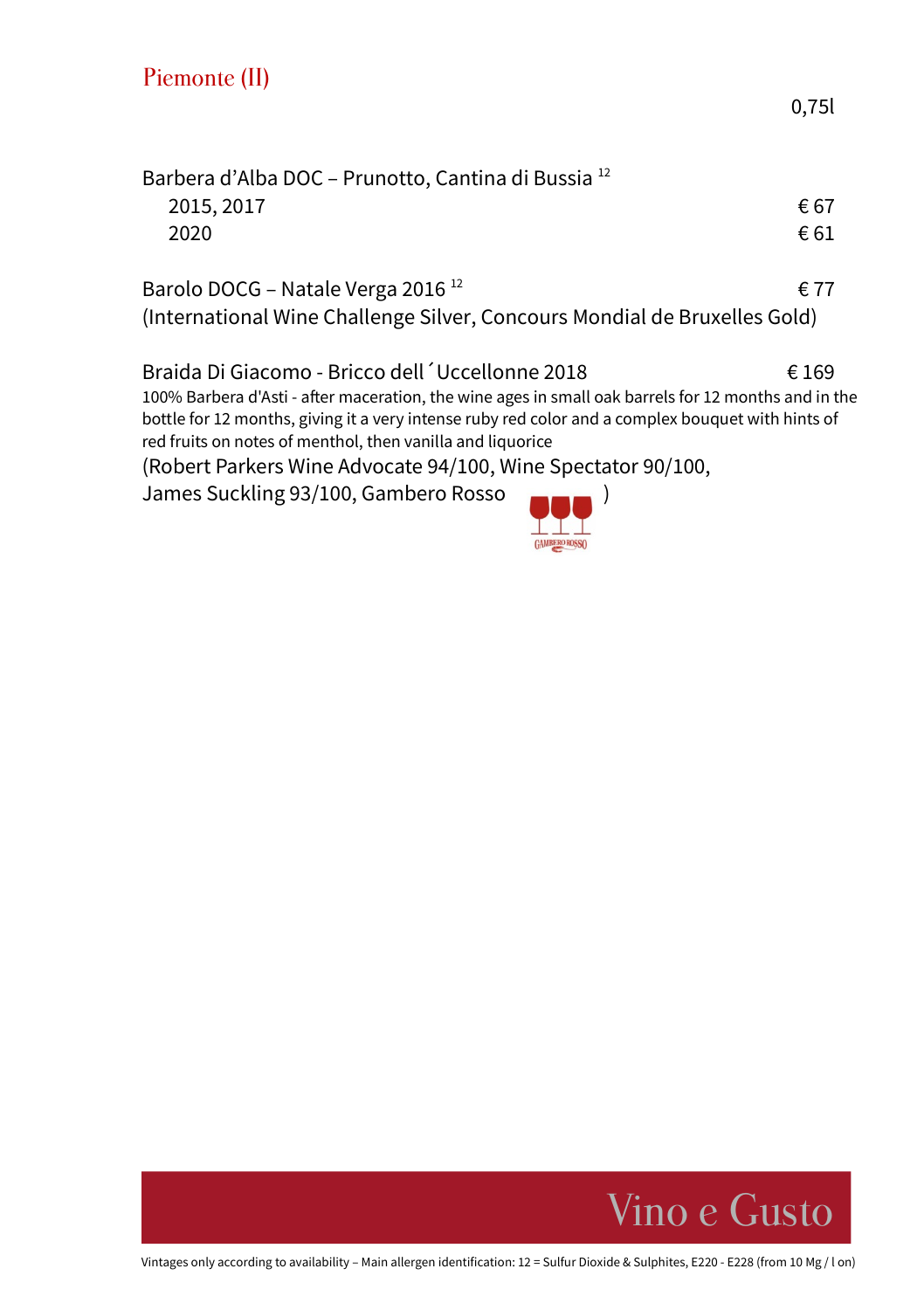# Puglia

|                                                                                                                                                                                                                         | 0,75 |
|-------------------------------------------------------------------------------------------------------------------------------------------------------------------------------------------------------------------------|------|
| Zolla Primitivo di Manduria DOP - Vigneti del Salento 2020 <sup>12</sup><br>(International Wine & Spirit Competition Silver, Mundus Vini Gold<br>International Wine Challenge, Bronze, Vinalies Internationales Silver) | €40  |
| Primitivo Negroamaro IGP (Cuveé 30% Primitivo, 70% Negroamaro<br>in Appassimento-Method) - Luna Argenta, 2020<br>(Mundus Vini Silver, Decanter World Wine Awards Bronze,<br>International Wine Challenge Silver)        | € 52 |
| I Muri Primitivo IGP - Vigneti del Salento 2020 <sup>12</sup><br>(Mundus Vini Silver, Decanter World Wine Awards Silver)                                                                                                | €48  |
| <b>Sicilia</b>                                                                                                                                                                                                          |      |
| Syrah Cusumano IGP - Terre Siciliane 2018 <sup>12</sup>                                                                                                                                                                 | €42  |
| Chiaramonte Nero d'Avola IGT - Firriato 2015 <sup>12</sup><br>(Mundus Vini Gold, Concours Mondial de Bruxelles Gold)                                                                                                    | €42  |
| Santagostino Baglio Soria Sicilia IGT - Firriato 2015 <sup>12</sup><br>(Robert Parkers Wine Advocate 91/100, Gambero Rosso<br>James Suckling 92/100, Wine Spectator 91/100)                                             | € 69 |
| Nero d'Avola DOC - Feudo Arancio 2020 <sup>12</sup><br>(Mundus Vini Gold, Luca Maroni Il miglioni vini italiani)                                                                                                        | € 38 |
| $\Omega = 1$                                                                                                                                                                                                            |      |

#### Sardegna

| Cannonau di Sardegna DOC – Santa Maria La Palma 2020 <sup>12</sup> | €43 |
|--------------------------------------------------------------------|-----|
| (Decanter World Wine Awards Bronze)                                |     |

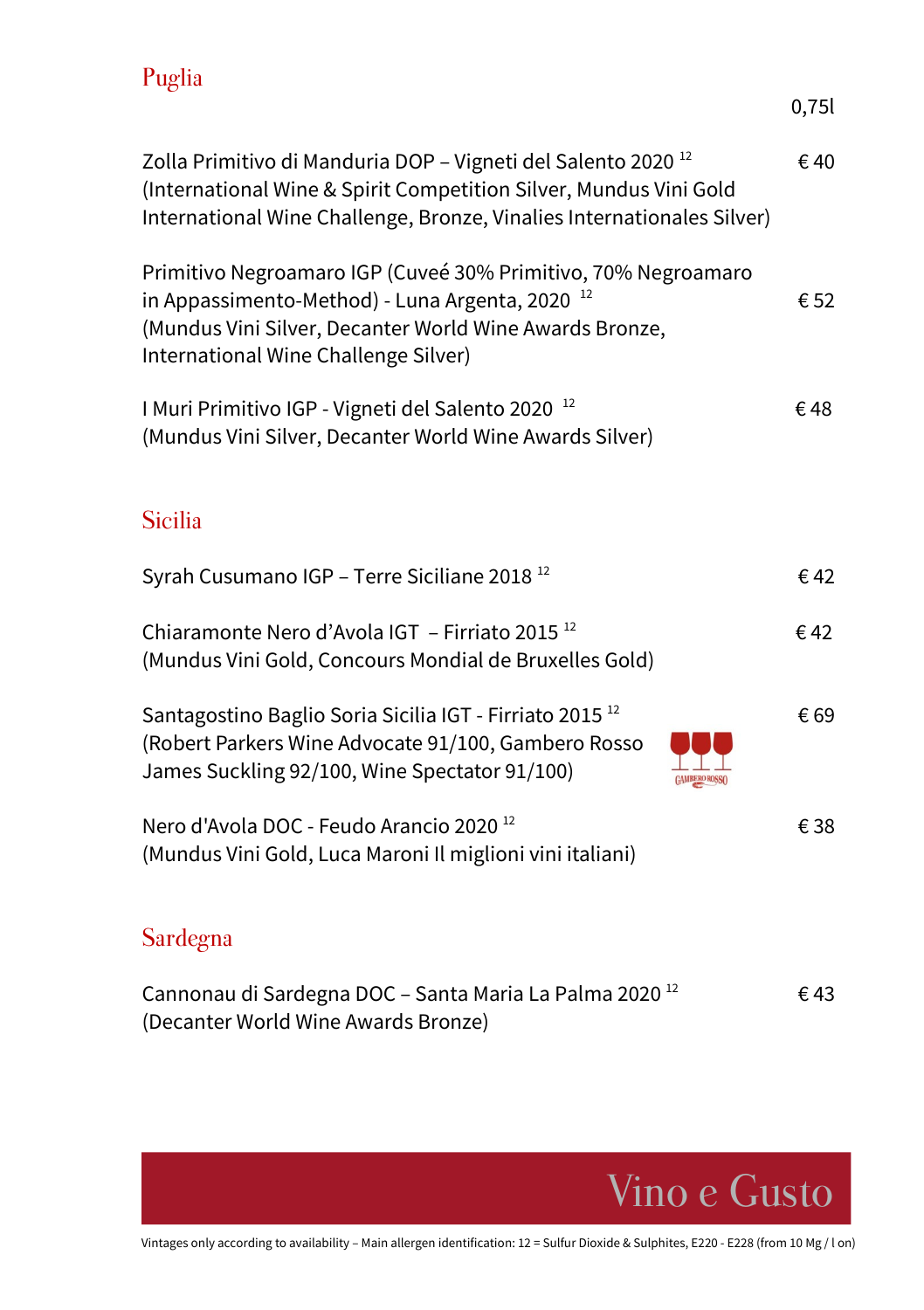### Toscana (1)

0,75l

| Morellino di Scansano DOCG – Cecchi 2020 <sup>12</sup><br>(Mundus Vini Silver, International Wine Challenge Bronze) | € 45 |
|---------------------------------------------------------------------------------------------------------------------|------|
| Santa Christina IGT - Antinori 2019 <sup>12</sup><br>(Decanter World Wine Awards Bronze)                            | € 41 |
| Nobile di Montepulciano DOCG - Cecchi 2016 <sup>12</sup>                                                            | €48  |
| Chianti Classico DOCG - Tenuta Peppoli 2018 <sup>12</sup><br>(Decanter World Wine Awards Bronze)                    | € 57 |
| Brunello di Montalcino DOCG (Sangiovese) – Tenuta Predella 2016 <sup>12</sup>                                       | € 64 |

Borrigiano Valdarno di Sopra DOC - Il Borro di Ferragamo<sup>1</sup> 2017<sup>12, biologisch</sup>€ 42 A blend of 25% Sangiovese, 35% Syrah and 40% Merlot, with an intense bouquet of notes of fresh, red fruits, especially cherry, and with a slightly spicy note of ginger and white pepper; pleasantly fresh and fruity on the palate with soft tannins

Pian di Nova IGT - Il Borro di Ferragamo<sup>1</sup> 2015<sup>12, biologisch</sup> € 45 Cuvée made from 75% Syrah and 25% Sangiovese, aged in barrique for one-third in fresh, two and three year old Allier oak barrels for six months, with an intense bouquet of more spicy notes and soft berries, especially blackberries - with an excellent body and more beautiful endurance, soft tannins and a fruity-spicy finish

(Decanter World Wine Awards Silver, International Wine & Spirit Competition Silver, International Wine Challenge Silver)

Polissena IGT - Il Borro di Ferragamo<sup>l</sup> 2015<sup>12, biologisch</sup> <del>€</del> 72 The basic structure of a pithy-strong character of the pure Sangiovese vine is in good balance with the fruit, to a nice freshness on the palate, tannin-accentuated after the barrique expansion over 12 months and powerful with promising structure, and a robust and long-lasting finale (International Wine & Spirit Competition Bronze, International Wine Challenge, Bronze, Decanter World Wine Awards Bronze)

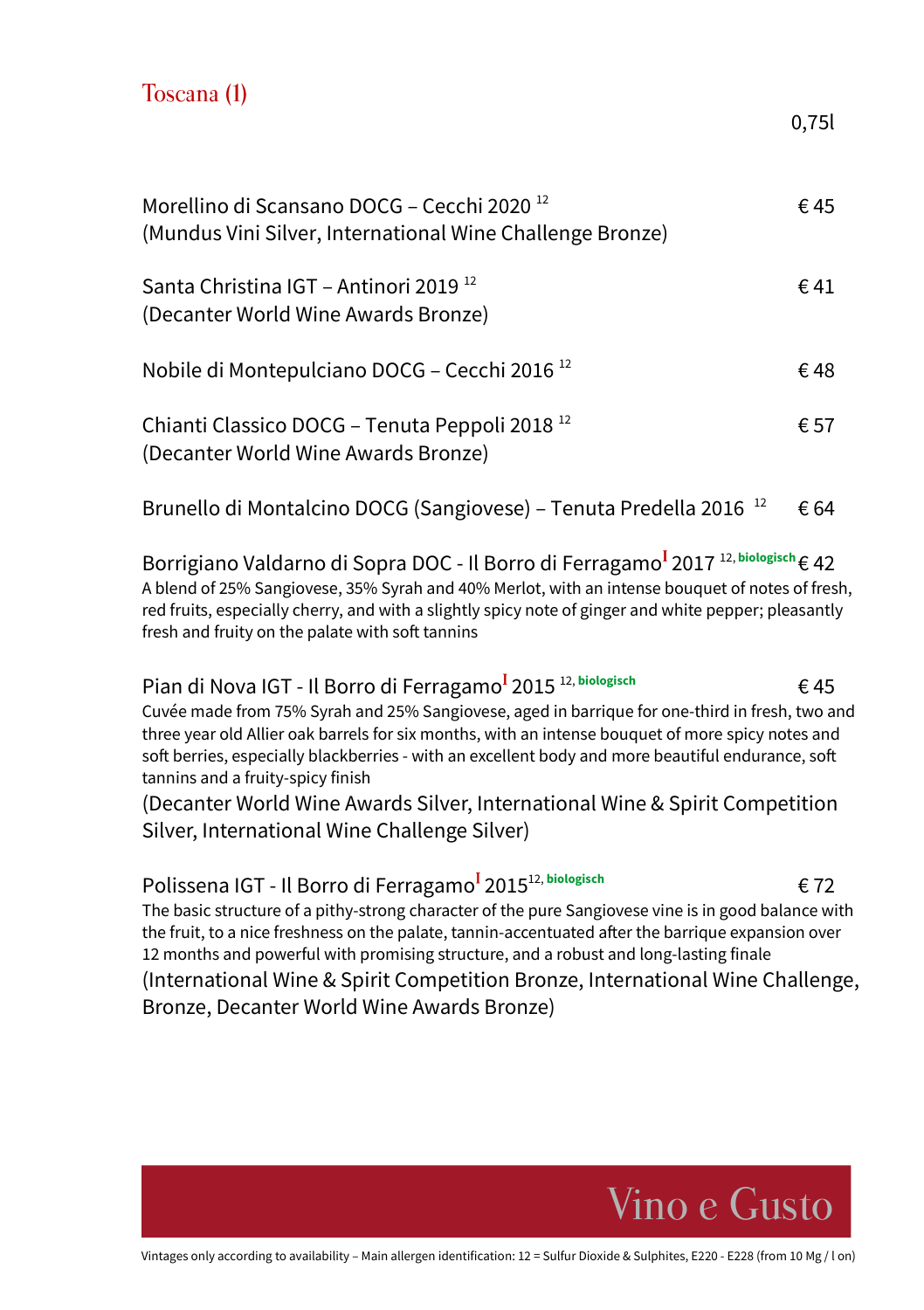| Il Borro IGT - Il Borro di Ferragamo <sup>I</sup> 2015 <sup>12, biologisch</sup><br>A blend of 50% Merlot, 35% Cabernet, 10% Syrah and 5% Petit Verdot - after manual selection and<br>further selection of approximately 20%, the barrique maturation follows for 18 months, first in<br>older, then in fresh Allier oak barrels, then it ripens in the bottle for another 8 months. The "Il<br>Borro" has an intense ruby red color with violet reflections, the bouquet is full and intense, very<br>concentrated, with notes of fresh forest scent and spicy notes, on the palate dry with a large body<br>and soft tannins it features a well integrated and long lasting consistency<br>(James Suckling 96/100, Decanter World Wine Awards Silver, International<br>Wine & Spirit Competition Silver, International Wine Challenge Bronze,<br>Guida Oro i Vini di Veronelli 94/100 Tre Stelle Oro, Gambero Rosso | €115 |
|------------------------------------------------------------------------------------------------------------------------------------------------------------------------------------------------------------------------------------------------------------------------------------------------------------------------------------------------------------------------------------------------------------------------------------------------------------------------------------------------------------------------------------------------------------------------------------------------------------------------------------------------------------------------------------------------------------------------------------------------------------------------------------------------------------------------------------------------------------------------------------------------------------------------|------|
| Le Volte dell' Ornellaia IGT (Cabernet Sauvignon, Merlot, Sangiovese) -<br>Tenuta dell' Ornellaia 2019 <sup>12</sup><br>(James Suckling 91/100, Robert Parkers Wine Advocate 92/100,<br>International Wine Challenge Bronze)                                                                                                                                                                                                                                                                                                                                                                                                                                                                                                                                                                                                                                                                                           | €75  |
| Il Bruciato Bolgheri (Cabernet Sauvignon, Merlot, Syrah) -<br>Tenuta Guado al Tasso 2020 <sup>12</sup><br>(Robert Parkers Wine Advocate 93+/100, James Suckling 93/100,<br>Wine Spectator 92/100, Decanter World Wine Awards, Silver)                                                                                                                                                                                                                                                                                                                                                                                                                                                                                                                                                                                                                                                                                  | €85  |
| Marchese Antinori Chianti Classico DOCG (Sangiovese) -<br>Tenuta Tignanello 2018 <sup>12</sup><br>(James Suckling 93/100, Robert Parkers Wine Advocate 92+/100,<br>Wine Spectator 93/100, Wine Enthusiast 89/100, I Vini Di Veronelli<br>Super Tre Stelle, Antonio Galloni 91/100, International Wine & Spirit<br>Competition Silver)                                                                                                                                                                                                                                                                                                                                                                                                                                                                                                                                                                                  | €96  |

Le Serre Nuove dell' Ornellaia Bolgheri DOC Rosso (Merlot, Cabernet Sauvignon, Petit Verdot, Cabernet Franc) – Tenuta dell' Ornellaia 2018 <sup>12</sup>€ 129 (James Suckling 94/100, Robert Parkers Wine Advocate 94/100, Wine Spectator 93/100, Antonio Galloni 94/100, Fallstaff 94/100)

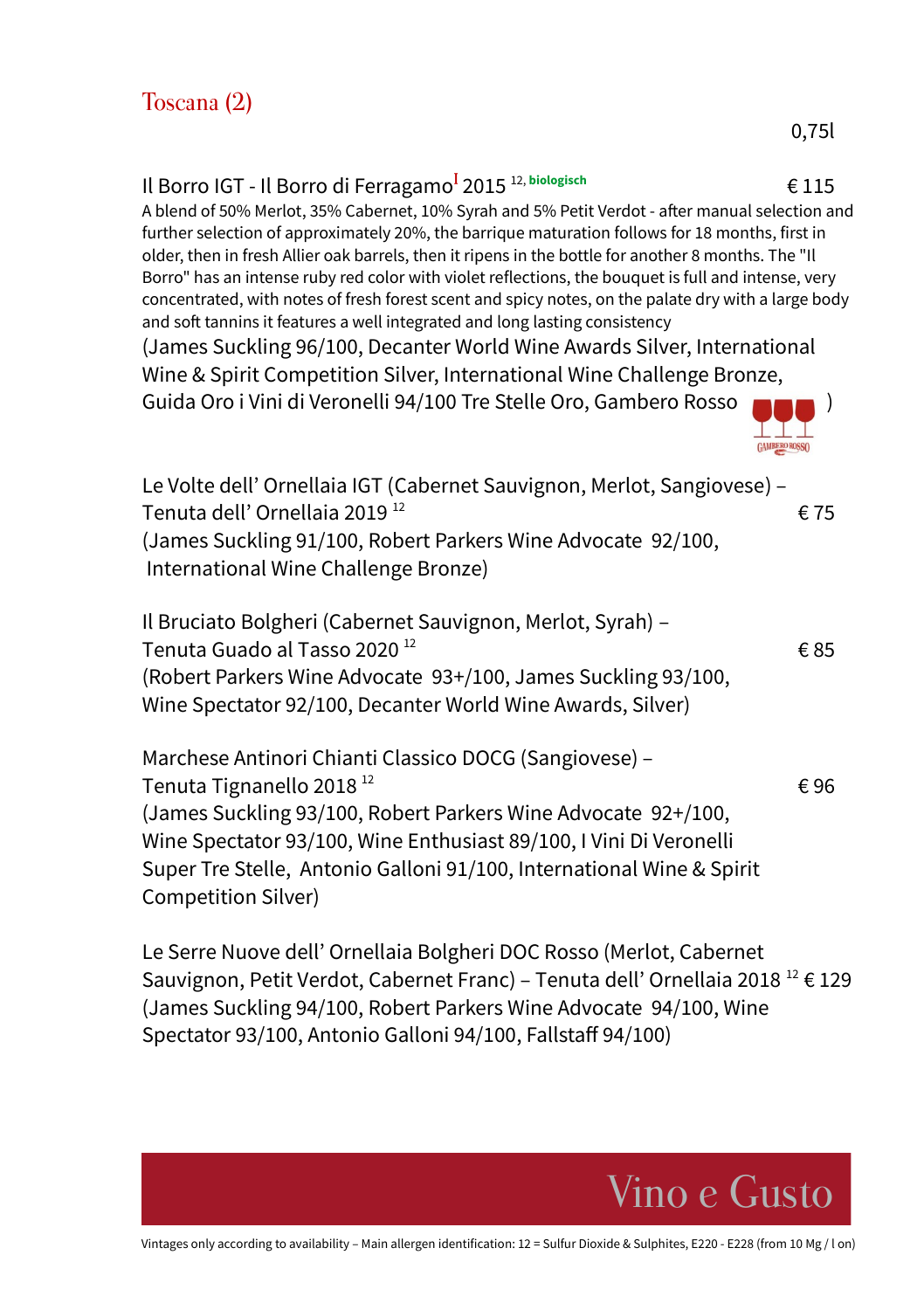| Toscana (3) |  |  |
|-------------|--|--|
|-------------|--|--|

| Toscana IGT Luce della Vite (Merlot- und Sangiovese) 2018                     |                           | € 182 |
|-------------------------------------------------------------------------------|---------------------------|-------|
| Macerated on the skins for four weeks, then aged in oak barrels for 24 months |                           |       |
| (James Suckling 97/100, Wine Enthusiast 92/100,                               |                           |       |
| Wine Spectator 92/100, Luca Maroni 92/99, Gambero Rosso                       | $\bullet \bullet \bullet$ |       |
|                                                                               |                           |       |

| Tignanello Marchesi Antinori IGT (Sangiovese, Cabernet Sauvignon, Cabernet                                                   |                      |
|------------------------------------------------------------------------------------------------------------------------------|----------------------|
| Franc) - Tenuta Tignanello <sup>12</sup>                                                                                     |                      |
| 2019                                                                                                                         | € 210                |
| 2018                                                                                                                         | € 242                |
| 2017                                                                                                                         | €273                 |
| (James Suckling 97/100, Robert Parkers Wine Advocate 97/100,<br>Wine Spectator 97/100, Antonio Galloni 98/100)               |                      |
| Ornellaia Superiore DOC (Cabernet Sauvignon, Merlot, Cabernet Franc,<br>Petit Verdot) - Tenuta dell' Ornellaia <sup>12</sup> |                      |
| 2016                                                                                                                         | € 365                |
| 2015                                                                                                                         | €420                 |
| (James Suckling 98/100, Robert Parkers Wine Advocate 98/100,                                                                 |                      |
| Wine Spectator 97/100, Antonio Ga                                                                                            | lloni 98/100)        |
| Sassicaia Bolgheri Sassicaia DOC (85% Cabernet Sauvignon,<br>15% Cabernet Franc) - Tenuta San Guido <sup>12</sup>            |                      |
| 2018                                                                                                                         | € 390                |
| 2017                                                                                                                         | €449                 |
| (James Suckling 98/100, Robert Parkers Wine Advocate 100/100,<br>Wine Spectator 97/100, Antonio Galloni 99/100)              |                      |
| Solaia Superiore DOC (Cabernet Sauvignon, Cabernet Franc,<br>Sangiovese) - Tenuta Tignanello <sup>12</sup>                   |                      |
| 2016                                                                                                                         | €570                 |
| 2014                                                                                                                         | € 656                |
| (James Suckling 100/100, Robert Parkers Wine Advocate 100/100,                                                               |                      |
| Wine Spectator 98/100, Antonio Galloni 99/100, Gambero Rosso<br>Daniele Cernilli 97/100, Falstaff 97/100)                    | <b>GAMBERO ROSSO</b> |



0,75l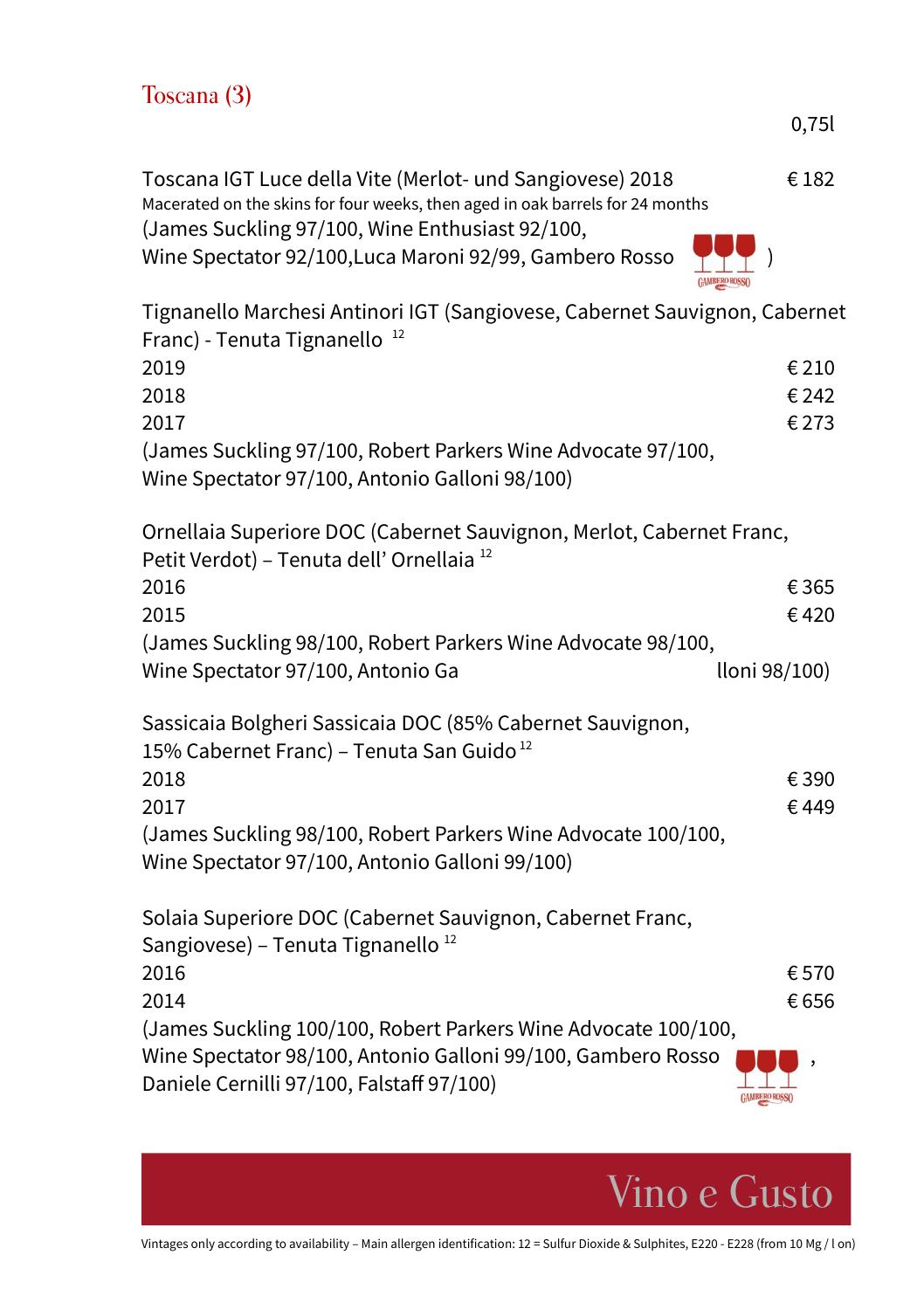## Trentino

0,75l

| € 39                                                                             |
|----------------------------------------------------------------------------------|
| € 39                                                                             |
| €41                                                                              |
|                                                                                  |
| € 57                                                                             |
| Amarone della Valpolicella DOC (50% Corvina Veronese, 30% Rondinella, 15%<br>€92 |
|                                                                                  |

Robert Parkers Wine Advocate 92/100, Wine Spectator 91/100, Wine Enthusiast 92/100, Gambero Rosso  $\rightarrow$  ) **GAMBERO ROSSO** 

Amarone della Valpolicella DOCG (Corvina, Rondinella, Oseleta, Croatina) – Zenato 2017<sup>12</sup>  $\epsilon$  99 (Decanter 90/100, James Suckling 94/100, Wine Spectator 90/100, International Wine Challenge Silver, International Wine & Spirit Competition Silver Outstanding, Mundus Vini Gold)

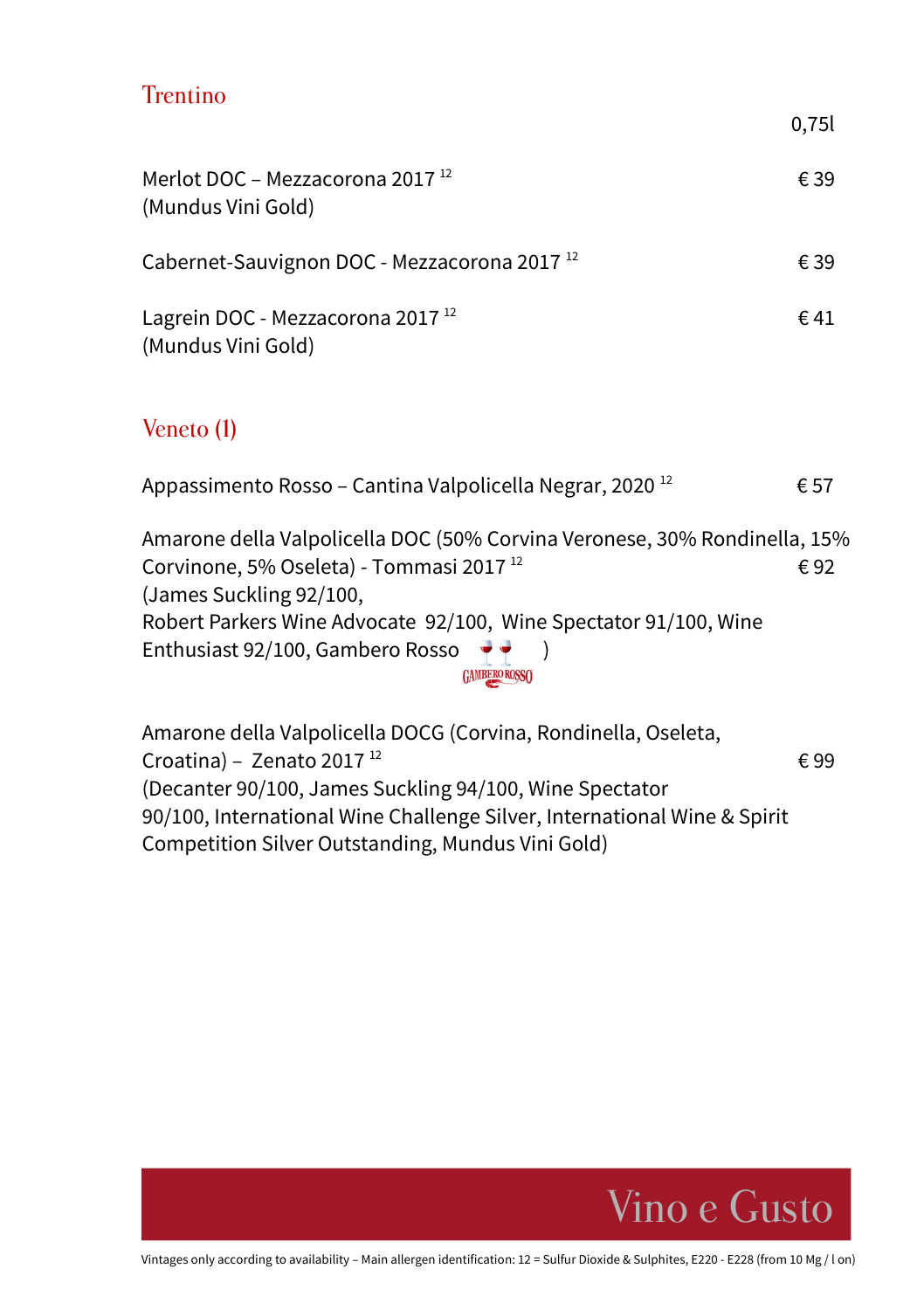Malanotte IGT - De Stefani<sup>IV</sup>, 2013<sup>12</sup>

100% Raboso Piave - The Malanotte del Piave is produced with Raboso grapes, the The most famous autochthonous grapevine of the Piave area - ruby red with garnet reflexes, rich bouquet of blackberry and cherry marmalade, liquid chocolate and tobacco, strong aroma, dry and herb in taste, with light acidity

 $\epsilon$  98

(James Suckling 90/100, Robert Parkers Wine Advocate 92/100, I Vini Di Veronelli 92/100)

#### Stèfen 1624 IGT - De Stefani<sup>IV</sup>, 2013 <del>€ 115</del>

100% Marzemino - Stèfen is the original name of the De Stefani family, according to ancient documents from 1624 found in Refrontolo, a UNESCO World Heritage Site. The grapes for this wine grow in the "Stèfen 1624" vineyard and the vinification is carried out using a particular production technique that involves drying the grapes according to ancient tradition and a long aging of the wine in small oak barrels - ruby red in the glass with garnet reflections, intense bouquet of ripe forest fruits and violets, with notes of sour cherries and blackberries

(James Suckling 95/100, Robert Parkers Wine Advocate 92+/100,

I Vini Di Veronelli 94/100, Luca Maroni 97/100)

Vintages only according to availability – Main allergen identification: 12 = Sulfur Dioxide & Sulphites, E220 - E228 (from 10 Mg / l on)